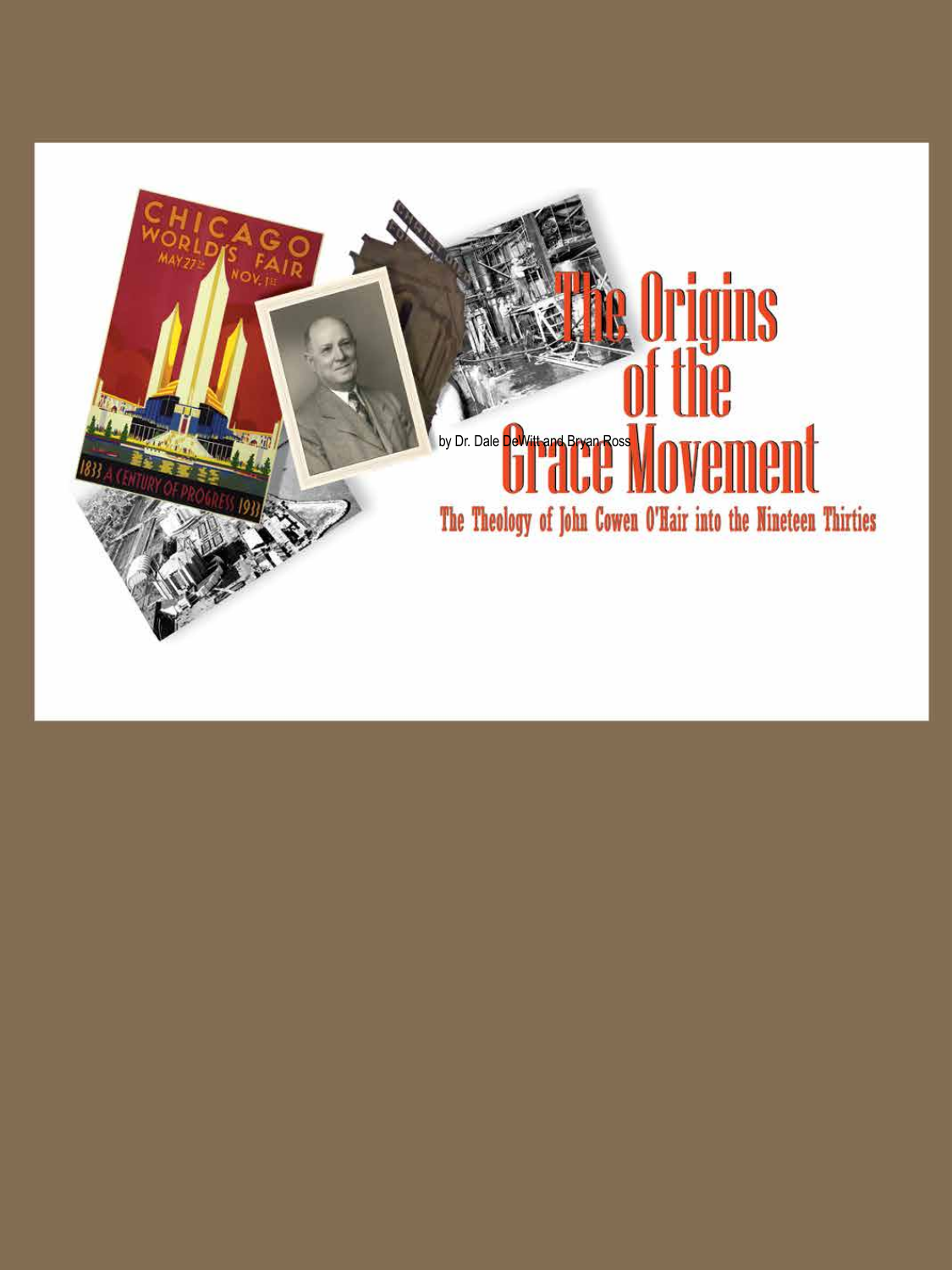# "The Origins of the Grace Movement: The Theology of John Cowen O'Hair into the Nineteen Thirties" by Dr. Dale DeWitt and Bryan Ross

As printed in GGF's *Truth Magazine* in three parts, Jan-Mar, Vol. 63, Issue 4 (2014), Apr-Jun and Jul-Sep, Vol. 64, Issues 1 and 2 (2014). Footnotes appear here as endnotes.

# *Into the 1930s*

J. C. O'Hair's theology in the 1930s developed from the distinctive details of the 1920s. He probably heard accusations of "Bullingerism" over his views of miracles, the origin of the church, and baptism well before 1930. Tensions increased on these views through forceful public critiques of traditional baptism practices, Pentecostalism, and the Pentecost origin of the church, although he held positive views of the latter until the mid-1930s. He clearly thought he could dispel the "Bullingerism" charges with bold pamphleteering. Although he thought of himself as a twentieth-century reformer, he could not have anticipated the tensions developing in his own thought as the storm peaked in 1935. Still, he never wavered from his sense of God's call or from the view of miracles, church, and baptism gained in 1920 at Indianapolis. This article discusses O'Hair's developing theology and issues leading to the theology of the grace movement by 1944.

## **Perspectives on the Decade**

By the early 1930s O'Hair had read Sir Robert Anderson's *The Silence of God*—certainly by 1935 and probably by 1933 as far as we can document. By 1935 he was following Anderson's thinking about "the Pentecostal dispensation" and Israel's possible repentance extending to the end of Acts, even using at times Anderson's own words and phrases. The *Silence of God* went through at least eight editions between 1897 and his death in 1918. These many editions show its popularity during the period from O'Hair's conversion (1899) to his entry into full-time ministry (1917). Widely read during this period, the book seems to have been discussed quietly by millenarian and prophetic conference speakers, and other teachers and evangelists. O'Hair reports that he saw a portrait of Anderson on the wall of President James Gray's office at Moody Bible Institute. One reason for thinking he read *Silence of God* during this period (but not proof) is that his host at Indianapolis in 1920, James Nipper, seems to have been acquainted with O'Hair's view that the sign-gifts ceased when Paul reached Rome—a view explicitly stated by Anderson. *The Silence of God* may also have influenced A. E. Bishop's pamphlet, *Tongues, Signs and Visions, Not God's Order for Today* (early 1920), which O'Hair says opened his eyes,**<sup>1</sup>** and which he cited repeatedly in the 1930s and after.

One issue he had not resolved in 1930, or even by 1935, was the time of the church's origin. In *Unscriptural Cathedrals* (ca 1931) he still believed the church began at Pentecost, even though he had raised questions about this view in the 1920s. During at least part of the two years he published the monthly magazine, *Bible Study for Bereans* (August 1935 July 1937), O'Hair was still not only unresolved over the beginning of the church, but was also entertaining the Acts 28 view, thus supplying fodder to critics' cries of Bullingerism. A related issue was the time of Israel's fall and judgment, often discussed by contemporaries as a single moment rather than a process. Calling the whole of Acts a "transition period" also kept the question open and unresolved. By the time of *Bullingerism, Pentecostalism, and Worldwide Grace Testimony* in the early 1940s (probably 1945), he had firmly decided that Israel's fall and the beginning of the church occurred before Paul wrote Romans. (When organized in 1944-1945, the Grace Gospel Fellowship stated that the church began "before Paul wrote his first epistle.") In this form the church-origin issue was resolved and stabilized.**<sup>2</sup>**

Another distinctive issue of the 1930s was his call to the churches to abandon water baptism as a divisive, confusing and ill-defined practice. This call began about 1928 with the very assertive pamphlet, *Seven Questions Concerning Water Baptism*. Then *The Great Blunder of the Church* appeared. O'Hair produced more pamphlets on water baptism, including *Much Water—Little Water—No Water; When is a Baptist not a Baptist?* (1942), and *Is Baptism a Watery Grave Witness?* and several others. The repeated argument in these and other pamphlets was the New Testament linkage of water baptism with miracles, the tie of both with Israel's potential realization of its kingdom, and then its fall and judgment. He argued that both signs and baptism ceased as Israel fell from God's favor in Acts' later chapters, giving his teaching a Bullinger-like look and suggesting the church of this dispensation may not have begun until Acts 28. Thus the stage was set for the events and theology of the mid-1930s.

## **Subjects of the 1930s Pamphlets**

The pamphlets of the 1930s total about eighty-five—more than the output of the 1920s. In 1945 O'Hair spoke of one hunded thirty-four "books" (pamphlets) he had written;<sup>3</sup> we do not know how he derived this number. Most pamphlets were published alone. Several were reissued with another pamphlet; sometimes two or three were issued or reissued under one cover; still others were first articles in *Bible Study for Bereans*, concurrently or later issued as stand-alone pamphlets. The increase in quantity during the 1930s reflects the intensity of controversy and its main themes. This summary and the article's Appendix pamphlet registry cover the 1930s, even though the controversy continued into the 1940s with new critics. The subject distribution is about as follows:

- 18 on dispensational ideas and study
- 13 on the church, Bullingerism and related issues
- 13 on baptism, Bullingerism and related issues
- 7 on books of the Bible
- 7 on varied topics
- 6 on cults and denominations
- 5 on America, world issues and the Jews
- 4 on Christ, salvation and grace
- 4 on Second Coming or eschatology
- 4 on charismatic issues or Pentecostalism
- 2 on Modernism

The two categories with thirteen items respectively (baptism and church) contain many parallels and repetitions. With his thought focused on baptism and church-origin issues and with charges of Bullingerism over both, O'Hair struggled his way through a decade of attacks and controversy. Strangely, Pentecostals seem to have mostly ignored his rejection of signs and wonders. On the other hand, he did not abandon his lifelong evangelism preaching or teaching on Christ, salvation, grace, the Second Coming, cults and denominations, and Modernism and Pentecostalism—all of which are represented in at least a few pamphlets through the decade.

# *The Controversy of 1930-1940*

Entangled in theological controversy and several derived theological issues of the 1930s, O'Hair wrote in 1935:

. . . I did not bring this subject [water baptism] to open controversy. As pastor of North Shore Church for the past twelve years I have never baptized anyone. . . . For nine years I never preached sermons on water baptism. I taught people of this assembly in Bible classes. We had 2,500 sinners walk down the aisles to accept Christ since I have been here.**<sup>4</sup>**

By 1945 O'Hair reported 5,000 conversions to Christ at North Shore Church (1923 to 1945), and a Sunday School ten times the size of what it was in 1923.**<sup>5</sup>** The balanced perspectives in this summary tell us how he apportioned his preaching and teaching activities at North Shore Church; they also dispel the idea that he was a "faddist" consumed in the pulpit with his opposition to water baptism. The controversy he refers to was, however, occasioned by his writings of the 1920s, especially *Seven Questions Concerning Water Baptism*, *The Twelve Apostles and Paul*, *The Great Blunder of the Church*, and *Unscriptural Cathedrals*. The first of these pamphlets stirred immersionists; the second and third challenged Fundamentalists on the origin of the church; and the fourth aimed at Reformed covenant theology and infant baptism.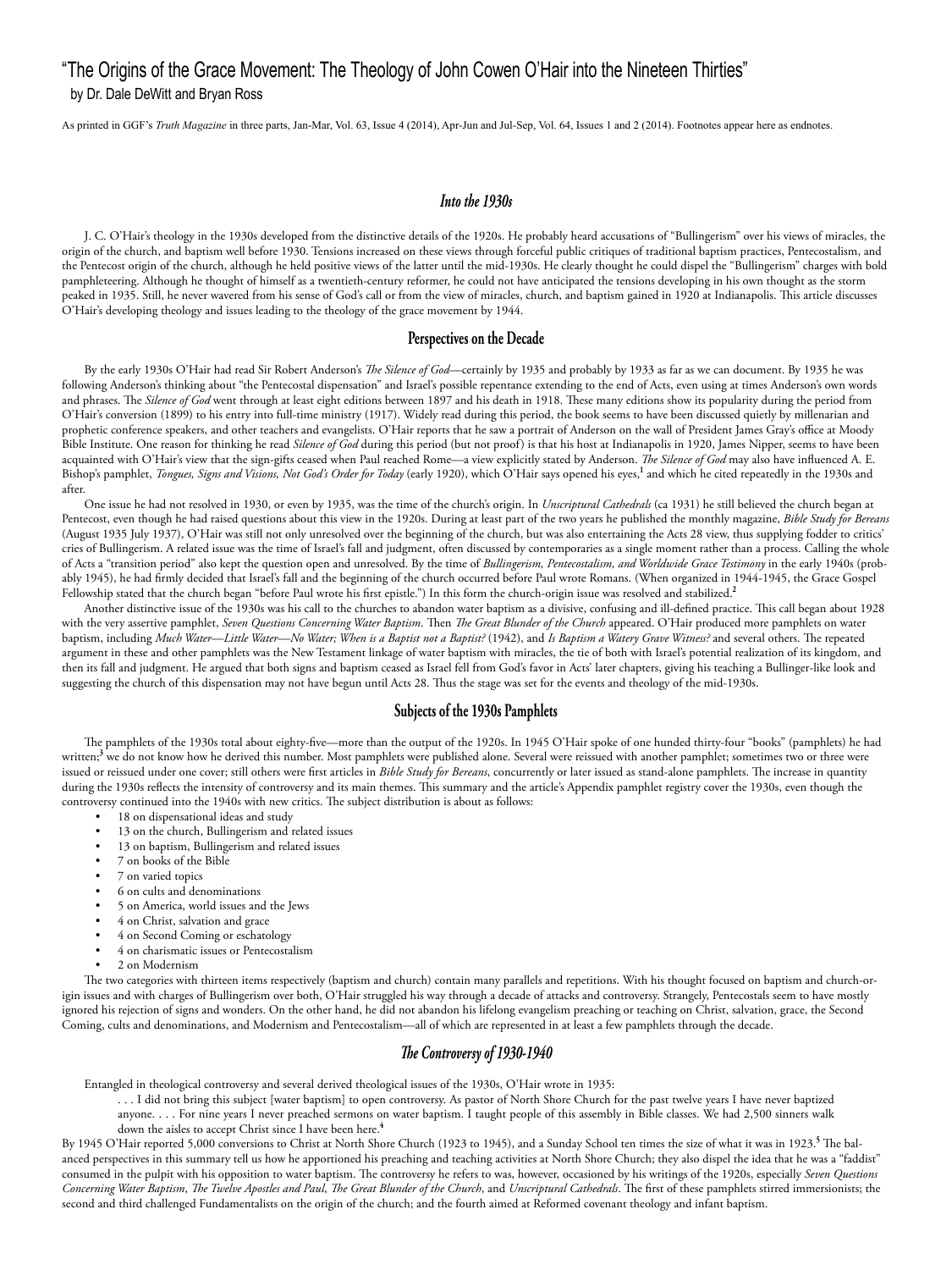Chicago and Grand Rapids were major backdrops for teaching and preaching activity. O'Hair's church was in Chicago, but he made frequent trips to Grand Rapids—a distance of about 175 miles. Some preaching and teaching venues were Mel Trotter's City Mission, the newly formed Calvary Undenominational Church in Grand Rapids,<sup>6</sup> and Maranatha Bible Conference in Muskegon. The opponents in West Michigan became Albertus Pieters of Western Theological Seminary (1930-1931) and David Otis Fuller, Pastor of Wealthy Street Baptist Church (from 1934). In Chicago, the critics were President James Gray of Moody Bible Institute and Pastor Harry Ironside of Moody Memorial Church. Gray and Ironside were once friendly Fundamentalist colleagues, so too, the evangelistic millenarian Reformed Pastor Harry Hager of Chicago, and Grand Rapids millenarian Martin DeHaan. O'Hair's friendship with Muskegon millenarian Pastor-scholar Harry Bultema outlasted these early contacts of the 1920s.

An article (or two) in the Reformed Church paper, *The Leader*, by Albertus Peters (about 1931),**<sup>7</sup>** would have been a sign that a heated controversy was building. Adding to the fire were two articles by James Gray in *Moody Monthly* on "Dispensationalism Running Wild" (1933) and "Water Baptism and Signs" (1935). Although Gray said O'Hair was not in mind,**<sup>8</sup>** the titles and content were provacative. Then Harry Ironside threw gasoline on the flames with *Wrongly Dividing the Word of Truth* (1935). Shortly after the Ironside booklet appeared, David Otis Fuller began speaking of "O'Hairism" (alluding to Bullingerism) in his pulpit and in the *Grand Rapids Press*. Fuller then induced his friend, W. A. Haggai, pastor of Brookville Baptist Church in Massachusetts, to use his (Fuller's) sermons and Grand Rapids Press articles on O'Hairism to create a pamphlet of the same title under Haggai's authorship.<sup>9</sup> His pamphlet, *O'Hairism*, appeared about 1940 with four more editions through the 1950s.

In replies, O'Hair often expressed wonderment that his Fundamentalist colleagues should make themselves his enemies when he was only repeating biblical interpretations already in place in several of their writings. They themselves had voiced views like O'Hair's on Israel, the kingdom, the great commission, the kingdom preaching of the gospels and early chapters of Acts, the transitional nature of Acts, and the uniquely Pauline origin and revelation of the church. Pieters—not especially interested in these ideas (1931)—rather thought O'Hair's views threatened infant baptism and Reformed covenant theology with its view of the identity of Israel and the church. Gray and Ironside were most concerned over ideas that sounded Bullinger-like.

#### **Publications of the 1930s Debate in Sequence**

Since both public and private writings shaped O'Hair's theology, it is worthwhile to set out O'Hair's related writings, the opposition's writings, and O'Hair's responses, in order

(notes added, along with relevant pamphlets from the late 1920s and the post-1935 period for context):

1928

• O'Hair, *Seven Questions Concerning Water Baptism*. His first pamphlet aggressively engaging immersionists.

1929

• O'Hair, *The Great Blunder of the Church*. This pamphlet provided some basic concepts for W. A. Haggai's later criticism.

1930

• O'Hair, *Unscriptural Cathedrals*. Engages Reformed covenant theology, the covenant of grace and infant baptism. See below at 1931.

• Ironside, *Baptism: What Saith the Scripture?* Third Edition. Appears to allude to O'Hair on p. 21.

1931

• O'Hair, *A Letter to Mr. Albertus Pieters*. Pieters had written one or more articles against O'Hair and DeHaan's premillennialism, and against their anti-infant baptism views.

1933

• Gray, "Dispensationalism Running Wild," in *Moody Monthly* (Feb.).

• O'Hair, *Much Water—Little Water—No Water: A Letter to the Illinois Christian Fundamentals Ministers' Association* (Mar. 6). Asks the Association to discuss his views on baptism. Presents a tightly reasoned argument for his baptism view.

• O'Hair, *Bullingerism, Pentecostalism and the Plymouth Brethren* (written late 1933 or early 1934, shortly after *Much Water. . .*). Outlines three basic positions on the origin of the church.

• Gray, "Water Baptism and Signs." Explicitly anti- O'Hair.

1934

• O'Hair, *Berean Bible Conference*. A pamphlet-length invitation to a Bible conference to be held May 7-11 at North Shore Church. Mentions the Gray articles of 1933 and raises questions for thought in preparation for the conference.

1935

• O'Hair, *When is a Fine Piece of Exegesis a Vagary?* Reply to Gray (1935).

• Ironside, *Wrongly Dividing the Word of Truth*. A now famous booklet aimed at Bullingerism, but with O'Hair in mind, thus inflaming Bullingerism fears. • O'Hair, *Art Thou He that Troubleth Israel?*, (May 15). An open letter to Ironside answering *Wrongly Dividing the Word of Truth*.

• O'Hair, *Wrongly Deriding Christian Brethren*, (May 20). Another letter to Ironside about problems with *Wrongly Dividing the Word of Truth*.

• O'Hair, *Purile and Childish Diatribes: Water Baptism and the Scriptures*, (May 20). Yet another letter to Ironside calling attention to more inconsistencies in *Wrongly Dividing the Word of Truth*.

## 1935-1937

• O'Hair (et al), *Bible Study for Bereans*; a periodical with articles by O'Hair, Baker, Bultema, Bennett, Sellers and others. Very important since it provides a window on O'Hair's month-by-month thinking during its two-year publication.

1937

• O'Hair letter to Fuller and his church board on the abusive sermon, bulletin, and newspaper articles under the title, "O'Hairism."

<sup>•</sup> David Otis Fuller's Grand Rapids sermon and newspaper article on O'Hairism.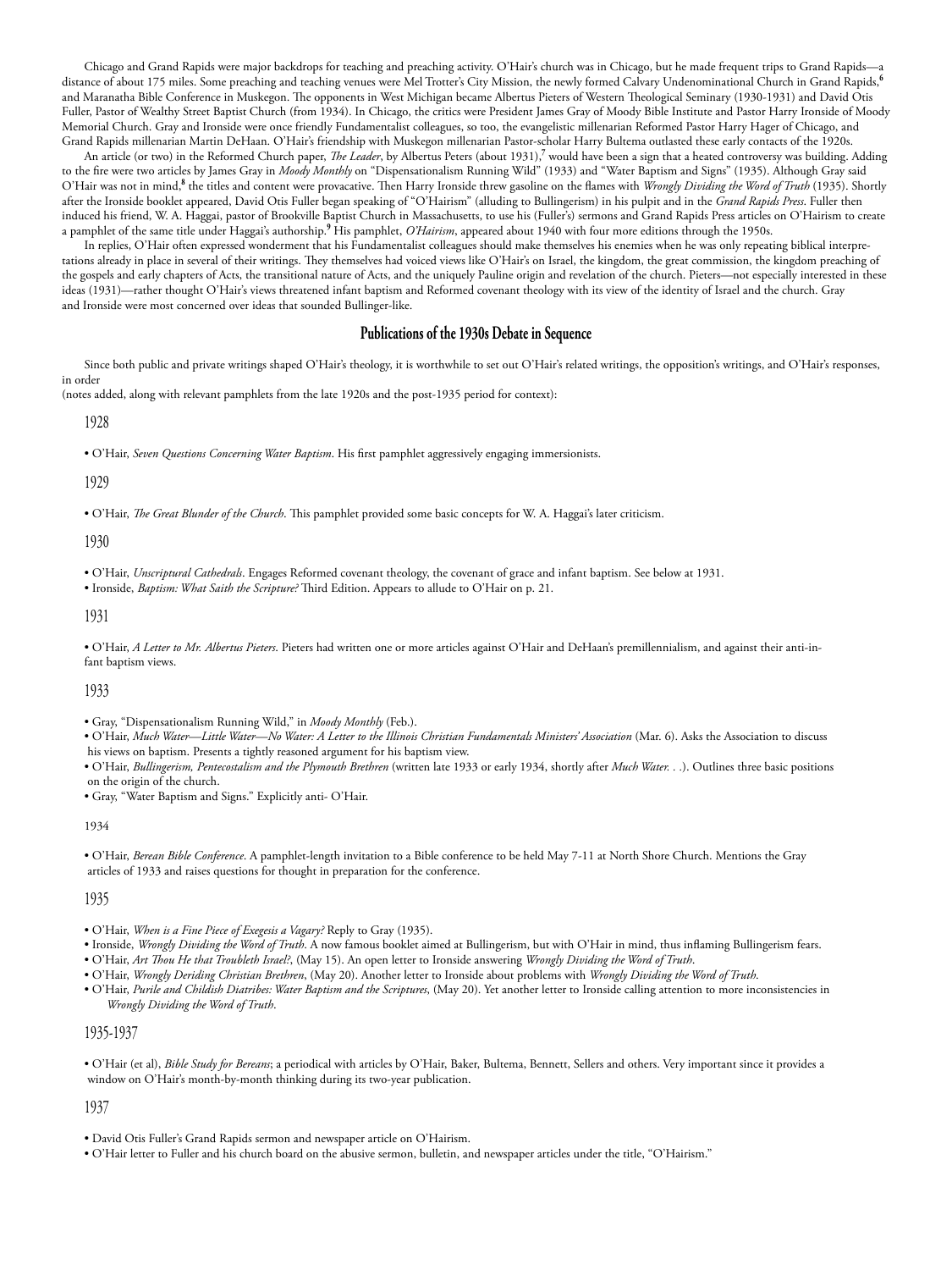• Haggai, *O'Hairism! Under the Searchlight of the Word*. First Edition. Fuller induced Haggai to write the pamphlet. Haggai isolates eight "pillars" of O'Hairism—some fair, some unfair including Bullingerism accusations.

1942

• O'Hair, *Is Baptism a Watery Grave Witness?* Questions this claim of Ironside about the meaning of baptism in Ironside's 1930 edition of the pamphlet, *Baptism: What Saith the Scripture?*

# **Personal Aspects of the Debate**

From 1920 on, O'Hair argues that both signs and baptism were always part of Jesus and the twelve apostles' message of Israel's available messianic kingdom, and that both diminished during the later chapters of Acts and ended when Paul reached Rome (Acts 28). By 1936, the debate with Gray and Ironside is waning in intensity, but also enters a new stage and form with Fuller and Haggai. His reasons for aggressively responding to criticisms and accusations are not hard to find. He states he did not intend to start a new denomination, create theological novelties, or devise a new view of baptism.

O'Hair's concern was the divisive dispute inflicted on the churches by Pentecostal fanaticism and fraud, and the chaotic water baptism controversies among the denominations—over both its practice and meaning. He also spoke of his calling, his duty to recover lost dispensational truth, and of God's grace. He likened his calling to that of the Reformers, especially Luther. Much of the hurtful criticism was the false label of Bullingerism. Many pamphlets were about the bottom line of what he really believed, the interpretation of basic biblical texts, and his own and his opponents' consistency. The decade of controversy was tense and troubling, but he never lost his sense of God's call, grace and truth, or of the appropriate allotments of ministry energy to its several functions.

## *Bullingerism and Baptism*

Late in the 1920s, O'Hair issued his first pamphlet aimed at engaging and challenging all forms of immersion baptism: *Seven Questions Concerning Water Baptism*. Earlier he had published *Buried with Him by Baptism*—the first substantial non-water baptism pamphlet after the Indianapolis insight of 1920. *Buried with Him*. . . was more or less cautious; *Seven Questions*. . . was remarkably aggressive in challenging the thinking and practice of immersion theologies (chiefly Baptist and the Christian Church). In it he embraced Bullinger's view that baptism belonged only to Israel's remnant of the Acts period; he never embraced Bullinger's view of the same for the Lord's Supper. This modest resemblance to Bullinger created massive problems for a man who persistently distanced himself from other eccentric details of Bullinger's thought. The problems were largely due to O'Hair's opponents' attempts to pin the whole of Bullinger's dispensational scheme on him by using the generalizing Bullingerism label.

O'Hair's appearances in West Michigan (especially Grand Rapids) in the 1920s, along with the circulation of *Unscriptural Cathedrals* (1929-1930), provoked criticism from Reformed theologian Albertus Pieters, a professor of theology at the Reformed Church's Western Theological Seminary in Holland.**<sup>10</sup>** Pieters writings in the Reformed Church in America paper, *The Leader*, expressed alarm about O'Hair's views of infant baptism and his form of premillennialism. O'Hair's *A Letter to Mr. Albertus Pieters* (1931) discussed four themes of Pieters' *Leader* articles: his appeal to historic Christianity to support infant baptism; the form of continuity between the Abrahamic covenant and the new covenant; the identity of Israel and the church; and covenant theology's view that infant baptism is to the new covenant what circumcision was to the old. The reply seemed to have ended the discussion with Pieters, although certainly not because Pieters was convinced.

The 1930-1935 writings include two articles by James Gray of Moody Bible Institute, the second of which is explicitly anti-O'Hair. In 1930, Harry Ironside of Chicago's Moody Church issues the Third Edition of *Baptism: What Saith the Scripture?* and in 1935, *Wrongly Dividing the Word of Truth*. Although the latter is ostensibly aiming at Bullingerite teachers in America, there is reason to think he also has O'Hair in his sights. O'Hair fires a salvo of two letters in Ironside's direction—publishing them later as *Art Thou He that Troubleth Israel?* (May 15, 1935), and *Wrongly Deriding Christian Brethren* (May 20, 1935). Both letter-pamphlets argue vigorously against Ironside's simplistic and inconsistent interpretation of key biblical texts. The same letter-pamphlet process happens in response to James Gray's second article, "Water Baptism and Sign Gifts." O'Hair's letter to Gray becomes the pamphlet, *When is a Fine Piece of Exegesis a Vagary?*—this title because Gray earlier commends O'Hair's exegesis in explaining his view of baptism and signs, but then in "Water Baptism and Signs" two years later, calls the same exegesis a "vagary." Although about Bullingerism, baptism is mostly the touch-point of these engagements.

O'Hair persistently sought to distance his teaching and ministry from aspects of Bullinger's later-years teaching. Still, O'Hair's views of baptism, signs, and related themes did in some respects resemble Bullinger's thought: a sharp distinction between Israel and the church; Jesus' kingdom mission to Israel; the continuation of the same mission by the twelve apostles in Acts; the original twelve apostles' commitment to "the circumcision" in continuing to keep Israel's identity rituals and other laws; the twelve apostles' unawareness of any Gentile Mission mandate from Jesus; the twelve's early-Acts ignorance of the mystery-church revelation before its disclosure; and the crucial centrality of Israel in Acts. Most of these likenesses O'Hair discovered for himself and for several years without any knowledge of Bullinger's writings.**<sup>11</sup>** About 1940 or 1941, O'Hair published *Bullingerism: The Preachers' Scarecrow* as an explanation of why the charge of Bullingerism was unfair, dishonest, overwrought, and a kind of smokescreen—a "scarecrow." O'Hair repeated over and over his complaint about the unfairness of the Bullingerism label in the 1930s. His more famous Fundamentalist opponents were unwilling to retract or modify. Bullingerism and ultra-dispensationalism thus became favorite "scarecrow" names for O'Hair's theology by this cadre of opponents throughout the 1930s and beyond.

Those points of agreement with Bullinger's thinking were offset by other significant details on which O'Hair was not in agreement with Bullinger. These latter points were substantial and supported O'Hair's repeated denials that he was a follower of Bullinger: He had not decided in favor of Bullinger's Acts 28 view of the church's origin; he had not opted for Bullinger's view that only the prison and pastoral epistles were the true church epistles (Bullinger thought Galatians, 1 and 2 Thessalonians, 1 and 2 Corinthians, and Romans belonged only to Israel's kingdom remnant church, not to the present church.); O'Hair did not believe there were two Bodies of Christ in the Pauline epistles (For Bullinger, the early epistles' Body of Christ consisted of Israel's kingdom remnant, while the later epistles' Body of Christ consisted of the joint Jew-Gentile church.); nor did O'Hair believe both water baptism and Lord's Supper were Israel's kingdom remnant symbols. His closest resemblance to Bullinger was their common view that Israel's signs and water baptism ceased at or after the end of Acts. And yet, these probes and tendencies could sound like Bullingerism. And, O'Hair thought (up to late 1935) that Bullinger's views were the only possible consistent answer to Pentecostalism. (The resolution of these issues is discussed later in this article.)

# **The Water Baptism Issue**

Together, the pamphlets arguing against continued water baptism practices number about a dozen for the 1930s, along with several more on Bullingerism and its baptism issues—a remarkable concentration on the subject. Two motivations for this concerted writing effort, beside the counterattack impetus, are visible in O'Hair's pamphlets, i.e., his *sense of the church* and his *sense of his own calling*. These coalesced from O'Hair's realization during the Indianapolis meetings of 1920 that if signs, wonders and tongues seemed like a plague on the churches, so did water baptism. That is, the denominations were in a chaotic contest amongst themselves over conflicting baptismal practices and meanings, and were unable to explain to inquirers the welter caused by so many different views and practices. O'Hair was even more concerned that mainline churches were full of baptized members who may have thought or actually did think they were believers because of their baptism, and thus within the circle of eternal safety, but in reality were not. O'Hair's concerns were similar to those expressed by Basel University's Karl Barth in his famous booklet, *The Teaching of the Church about Baptism*, and later by Fuller Seminary's Paul King Jewett in, *Infant Baptism and the Covenant of Grace*. These circumstances suggested to O'Hair that the church was in need of a further stage of reformation left unfinished by sixteenth-century Reformers—Luther, Zwingli, Calvin and Bucer; of these, O'Hair speaks of Luther most often. As he told the Illinois Fundamentals Association in his 1933 letter to them on baptism, he placed great meaning in his sense of call to this task.**<sup>12</sup>**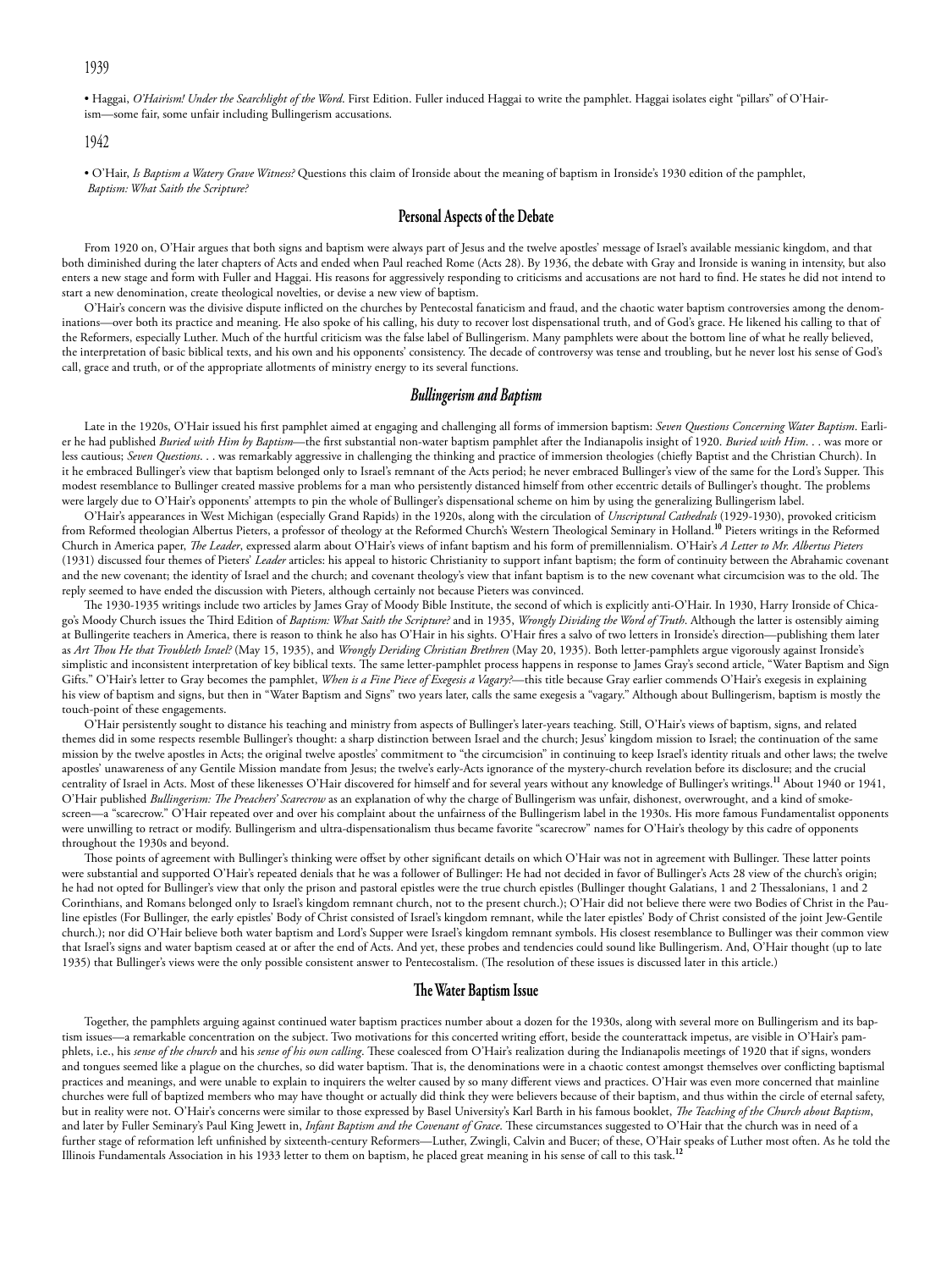## *O'Hair and the Illinois Association of Fundamentalist Ministers*

In 1933, O'Hair requested the ministers of the Illinois Fundamentals Association to consider the issues he raised on baptism, that his thinking be given ample time for full discussion at their scheduled March 13, 1933 meeting, and that he be allowed to present his views to them personally.**<sup>13</sup>** About the same time, he also published this letter as a pamphlet under the title, *Much Water—Little Water—No Water*. In it he argued that Fundamentalists need unity, that there was difference among Plymouth Brethren expositors (whom many members respected) in how they interpreted scriptural baptism texts, and that differences existed on baptism texts among such Fundamentalist leaders as A. C. Gaebelein, W. L. Pettingill, D. Barnhouse, T. T. Shields (a Canadian), and H. A. Ironside. He believed water baptism to be the cause of serious divisions in the church, with millions of baptized but unsaved persons making up what the Fundamentalists viewed as an apostate church. With Modernist apostasy progressing, more and more of the Lord's true people still in apostate churches would be looking for an orthodox haven for fellowship. They should not be discouraged by a doctrinal statement siding with only one among many theories and practices of baptism. He asked that the Association make no statement on baptism, and suggested the best possibility would be a statement that the "baptism" of Ephesians 4:5 and 1 Corinthians 12:12-13 is the Spirit's baptism of believers into Christ's Body at salvation, and thus the only necessary baptism for the true church.

O'Hair argues biblically that the New Testament everywhere links water baptism with Jesus' and the apostles' signs and wonders, with the apostles' mission to Israel, and with the presence and availability of Israel's promised messianic-Davidic kingdom. The link is clear in the list of apostolic powers and practices of Mark 16:15-18, and appears in every water baptism passage in the New Testament, whether directly or more remotely.<sup>14</sup> And, perhaps as his primary concern, how will Fundamentalists retain water baptism while trying to answer and fend off Pentecostals (as he believes they would like to do)? If water baptism is relinquished as a remnant of Judaism along with other Jewish practices, what remains is the "one baptism" of Ephesians 4:5 which many Fundamentalists either explicitly or implicitly recognize as the baptism of the Spirit (1 Cor 12:12-13) into Christ at salvation.

To implement his request, O'Hair suggested a "Resolution" which read in part:

- . . .Whereas. . . be it resolved that we unanimously agree that members of the Body of Christ should not rely upon denominational church creeds for
- their knowledge of the how and why of water baptism, but upon the Word of God.**<sup>15</sup>**

Nine "Propositions" followed. Proposition One (as an example) stated that Christ's baptism could not be used as an example because if Jesus' actions were a correct principle for Christian practice, then we should have to imitate the whole of his other Jewish practices;**<sup>16</sup>** neither could John's baptism be used as a model for the meaning of Christian church baptism since he died before there was any mention of the church; nor could the twelve apostles have received "Christian baptism" or "New Testament baptism" as a symbol of his death and resurrection, since their baptism was prior to Jesus' death and resurrection and at a time when they had no understanding of these event or of their baptism having this meaning. Proposition Five (to give another example) stated, "if the so-called Great Commission . . . is the program for the Body of Christ in this dispensation, the twelve apostles did not so understand it, neither did they obey it. The apostle Paul did not obey it."**<sup>17</sup>**

This pamphlet (and letter) is remarkably bold. Its arguments seem unanswerable; perhaps their forcefulness pushed the Association to respond emphatically and totally, "no" without serious consideration, since the strength and logic of the arguments may have created a sharp take-it-or-leave-it position for the Association—nothing negotiable here.

## *The Exchange with James Gray and Harry Ironside*

The pamphlets of 1933-1936 engage O'Hair's two main Chicago critics, James M. Gray and Harry Ironside. With both, O'Hair took to personal letter-writing, but again circulated the letters as pamphlets. The letter to Gray, entitled in its pamphlet form, When Does a Piece of Fine Exegesis Become a Vagary? (1935, spring), replies to Gray's *Moody Monthly* article, "Water Baptism and the Sign Gifts." O'Hair was offended by Gray's suggestion that at the beginning of O'Hair's movement, the seed of his rejection of water baptism fell on fertile soil, suggesting that O'Hair may have already decided against water baptism, even before 1920. The offense seems to have been that Gray claims to know things about O'Hair which are not in fact true, since, as O'Hair says in his own accounts, he was actually practicing water baptism at the time of the 1920 event. Elsewhere he remarks that he always wondered what a tank of water could add to the grace of God and Christ's finished work. He knew "grace preachers" (salvation-by-grace-alone-Fundamentalists) all said it added nothing to salvation.

A special feature of this piece was O'Hair's comment on Gray's use of second century church history to argue that signs ceased by the middle of that century. O'Hair was critical of this kind of argument because it moved the discussion away from Scripture. Gray's main resource was Benjamin Warfield's famous book, *Counterfeit Miracles*—a church history study against signs and wonders and already a standard Reformed treatment of the subject. O'Hair instead sought a biblical discussion, and faulted Gray for shifting the format. Gray did argue more biblically, however, that O'Hair's claim of an offer of the kingdom in Acts 3:14-22 had no basis; that no basis existed for the theory of the sign gifts being only for the Jews, or that they ceased when the Jews finally rejected the "second offer" of the kingdom in Acts, as he called O'Hair's view. Gray also argued (as did Ironside) that Acts was not a "transition period."

O'Hair answers from Gray's *Christian Workers' Commentary* (p. 317) that Gray agrees with him (O'Hair) on the kingdom offer in Acts 3:14-22 and on his (O'Hair's) view that Matthew 28's commission is the apostles' kingdom commission, not the church's.**<sup>18</sup>** O'Hair assembles about fifteen texts on signs and wonders with water baptism to show how the contexts steadily refer to Israel, Sabbath, synagogue, temple, Jews, law, Moses, and Israel's fathers—all Jewish connections. He concludes the letter-pamphlet with another consistency argument: The Bishop-Scofield-Moody pamphlet, *Signs and Wonders Not God's Order for the Church*, and Sir Robert Anderson (author of, *The*  Silence of God, and a prominent and highly respected British dispensationalist), were in agreement that Acts is a transition period from the kingdom for Israel to the church, with miracles abounding and then diminishing as the gospel goes to the Gentiles apart from Israel. In other words, the dispensationalist tradition had already broached this view. If he is worth attacking on these points, where, O'Hair wonders, is the consistency in Moody Bible Institute keeping the Bishop-Scofield-Moody pamphlet in print all these years and in dispensational Fundamentalists venerating Robert Anderson with his British prestige, all without a word of criticism?**<sup>19</sup>**

Harry Ironside had already entered the baptism discussion in 1930 with the Third Edition (1930) of *Baptism: What Saith the Scriptures?* He no doubt knew of O'Hair's baptism views at the time of this edition. Ironside invited "a careful comparison of my statement . . . with the unerring guide, the Word of Truth." O'Hair, first engaging Ironside's *Baptism* in the pamphlet, *Water Heretics* (1936), later gave fuller treatment to Ironside's Baptism in the pamphlet, *Is Baptism a Watery Grave Witness?*, although not until 1942.<sup>20</sup> Noting the fairness of Ironside's invitation to deal with the matter scripturally, he examines two of Ironside's claims: (1) water baptism's meaning is a "watery grave witness"; and (2) in baptism, sins are "governmentally washed away." He asks where in the Bible Ironside gets such descriptions, concluding these assertions are biblically and theologically meaningless and made up to please Ironside's several Fundamentalist denominational constituencies.**<sup>21</sup>** In addition, O'Hair challenges Ironside's statement, "Christian baptism began with resurrection," by citing John the Baptist's clear statement that Christ was baptized that he might be manifest to Israel (Jn 1:31). The pre-resurrection baptism of the apostles recorded in the gospels also runs counter to this claim since they were not re-baptized after the resurrection to update their baptism to this meaning. Nor could this have been the meaning they attached to their original baptism, since before the resurrection they understood neither Jesus' death nor resurrection.

O'Hair also wanted to know—if there is no transition in Acts, how would one explain the varied applications to believers of faith, Spirit and baptism in the book. For Peter, Philip at Samaria, and even Paul with *Jewish converts* in one case at least (Acts 19:1-7) the order was faith-baptism-Spirit (Acts 2; 8; 19); but for Peter with the *Gentile convert* (Cornelius, Acts 10) the order was faith-Spirit-baptism. If there was no transition, and we are to follow the apostles' examples and practices on church order, which do we follow? For repentant Israelites, other Jewish practices and order are associated with baptism and signs: laying on of hands, and sale of possessions, lands, and houses. Why would Ironside not wish to follow these practices associated with baptism as a pattern of church order derived from the chapters in Acts where the church began? O'Hair also wanted to know how Ironside thought Peter's baptizing became the ordinance of initiation into Christianity,**<sup>22</sup>** since Ironide had taught in *The Mysteries of God* (First Edition, 1908) that Peter was to open the door of the kingdom to Israel, not the church.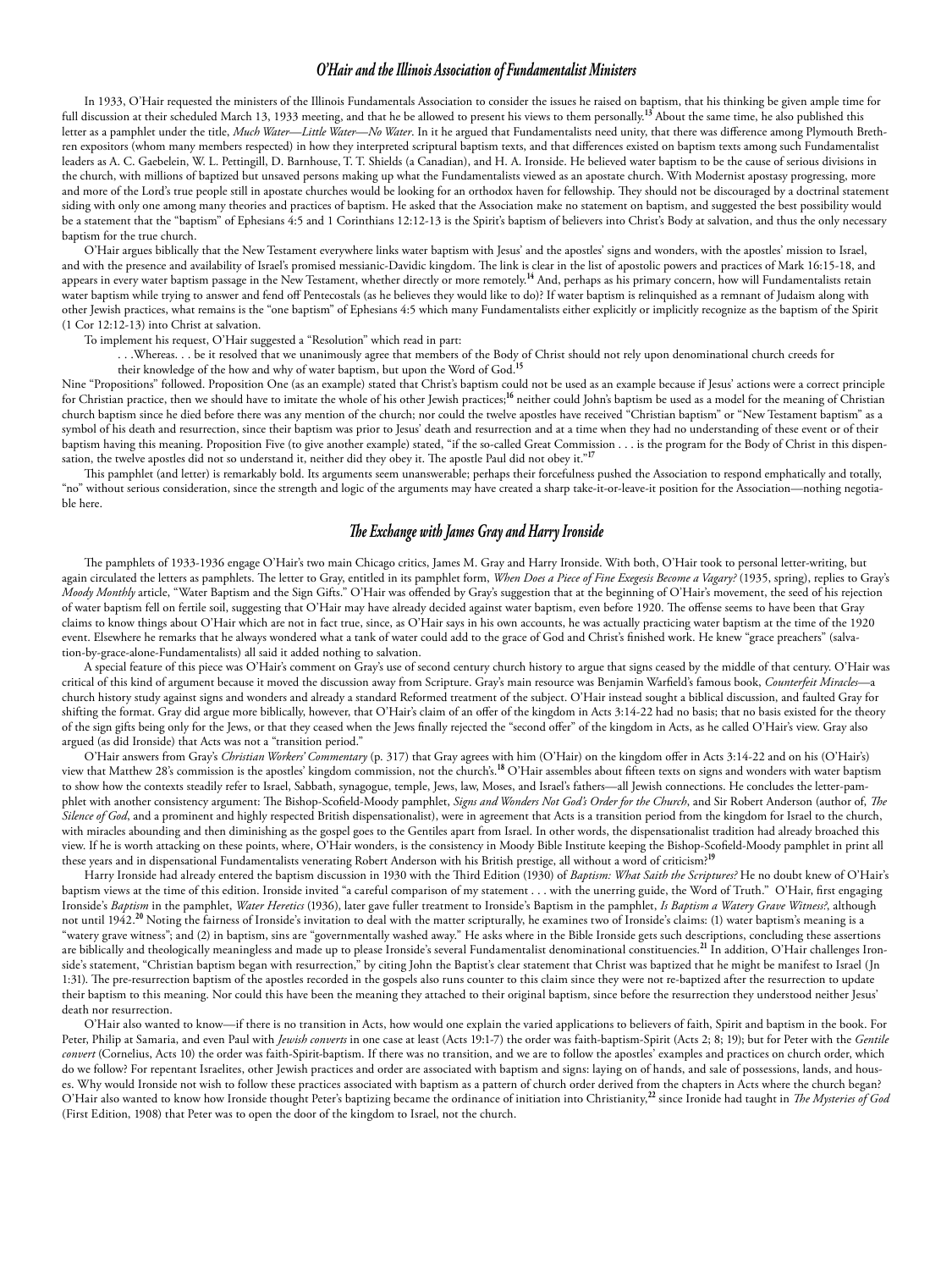# *Bullingerism and the Church*

Another group of pamphlets, though frequently overlapping in thought and argument with the baptism pamphlets, is devoted to thought about the church. These pamphlets discuss Bullingerism because of both O'Hair and his detractors' ambivalence about the extremist dispensational scholar's views.

## **The Influence of J. N. Darby**

Like all reformers, O'Hair concerned himself with the nature and health of the church. His thought in the church pamphlets, as with those on baptism, is limited to only a few issues. The more significant issues are the *uniqueness of the church* as a Pauline revelation and the consequent issue of its *point of origin* in the book of Acts. These points are the subjects of pamphlets like, Are We Ultra-Dispensationalists? To accent his interest in the uniqueness of the church, O'Hair frequently cites the church's freedom from Israel, Jewish law and ritual, the Jewish calendar, and food regulations. These themes are also the substance of *God's Grace Program*, wherein he raises nineteen questions about Jewish rituals and practices like animal sacrifice, circumcision, stoning, miracles and ritual washings.**<sup>23</sup>** The baseline is that the church is not the biblical Israel of either Testament, but an independent entity with its own order, constitution, and goals in an era freed from the Mosaic law.

O'Hair and the Fundamentalists were deeply influenced by Plymouth Brethren founding era teacher, J. N. Darby, although Darby's thought had reached them partly through Scofield's filter—changes Scofield made in Darby's theological schemes. Darby's most influential theme was his view that the visible, *earthly* church is *apostate* while the true church of real believers gathered in fellowship is a *faithful heavenly* people. In his own concern over apostate churches and denominations, O'Hair continued writing pamphlets against Protestant Modernism like, *Is the Modernist a Criminal?* Another influence of Darby and the Plymouth Brethren on the Fundamentalist leaders was Darby's dispensational premillennialism—especially the form it took in C. I. Scofield and H. A. Ironside, with their sharp distinctions between Israel and the promised kingdom on one side and the un-prophesied church of the Pauline epistles on the other. This distinction raised the issue of the point at which the true, heavenly church began. In *Bullingerism, Pentecostalism and the Plymouth Brethren*, O'Hair was searching for middle ground on the origin of the church, against Bullinger's Acts 28 view of its origin as well as the Pentecostal and Plymouth Brethren view of the church beginning in Acts 2; this pamphlet outlined the views of these groups on the church, baptism, and signs and was apparently driven by O'Hair's pursuit of consistency.

## **The Origin of the Church in the Apostolic Age**

In the later 1920s, O'Hair had begun offering sharp critiques of the popular view that the church began at Acts 2 with the Pentecostal descent of the Holy Spirit. In 1935, Harry Ironside's booklet *Wrongly Dividing the Word of Truth* added new issues to O'Hair's critique. Ironside argued against O'Hair that there was no transition in Acts from Israel to the church (with some qualifications). He said the church did begin at Pentecost—with which O'Hair agreed at the time—and that Israel's crisis of unbelief as the occasion for the church's origin *had already occurred* in Matthew 12 and was confirmed in Mathew 23:37-39. Ironside explained as did other Fundamentalist teachers that Israel's fall occurred *at a point*—in a major event, after which the church began. For Ironside (as for Scofield), the new church revelation *began in concept* in Matthew 13, immediately after the judgment of Matthew 12, but not *actually* until Acts 2.

In his later writings, Bullinger and his followers thought Israel's fall did not occur until Acts 28. Apparently, an earlier Bullinger's Acts 13 view went unrecognized.**<sup>24</sup>** In the Acts 28 view, the church of the later Prison and Pastoral Epistles could not have been formed until Israel was set aside in 28:25-28. Accordingly, the Acts 28 view *split the Pauline epistles dispensationally*, the earlier epistles (Gal; 1-2 Thes; 1-2 Cor; Rom) being for the Israel-kingdom remnant and its "body of Christ," while the remaining later epistles were for the Gentile, law-free "body of Christ" of the present dispensation. In *Bullingerism, Pentecostalism and the Plymouth Brethren* (1933), O'Hair outlined the views of each group and critiqued Plymouth Brethren and Fundamentalists for clinging to the Acts 2 Pentecost view while rejecting virtually all the *practices* of the Pentecost church. This pamphlet probably led Ironside to write *Wrongly Dividing the Word of Truth*, since in *Bullingerism, Pentecostalism and the Plymouth Brethren* O'Hair makes several Acts 28-like remarks. Until late 1935, O'Hair was unsettled on which view of the church's origin he would finally take, holding for the time being, to its Acts 2 origin. Except for Bullinger's earlier, obscure Acts 13 view, these were the only living options for the church's origin—with Pentecost and Peter at Jerusalem (Acts 2; Darby), or with Israel's fall and Paul at Rome (Acts 28; Bullinger). O'Hair was critical of both.

Ironside's *Wrongly Dividing the Word of Truth* sharpened this dilemma in 1935. The booklet was aimed at Bullingerism generally; but O'Hair was also in Ironside's scope. The indications are (1) a not very veiled allusion to O'Hair on p. 66, and (2) a private communication from a mutual friend that Ironside had mentioned to him that he (Ironside) did have O'Hair in mind.**<sup>25</sup>** The poorly camouflaged aim of *Wrongly Dividing the Word of Truth* makes the booklet relevant in this study. If the booklet had aimed only generally at "Acts 28" Bullingerism, its relevance to O'Hair would be merely a guess. But the opposite is the case: it was consciously anti-O'Hair, even while speaking more generally to the main points of Bullingerism.

Ironside's *Wrongly Dividing the Word of Truth* pleased concerned Fundamentalists; but serious omissions weakened its argument: (1) only repeating Scofield's view of Israel's fall in Matthew 12 without engaging the Bullinger-O'Hair view of the kingdom's continued availability in Acts 1-8 (O'Hair) or until Acts 28 (Bullinger); (2) not engaging the important role of the Bishop-Scofield-Moody pamphlet on the end of signs in Paul's later ministry; (3) ignoring significant points on which the Fundamentalist-dispensationalist flow—including his own stated views in other writings—was already feeding O'Hair's critique of the Acts 2 position. (His only effort on this point was trying to link the "baptism of the Spirit" in Acts 2 with similar language in 1 Cor 12:13 as a supposed proof of the church's Pentecost origin.); (4) failing to deal with the crucial Acts 3:13-26. O'Hair must have noticed these glaring omissions. In the end, Ironside's *Wrongly Dividing the Word of Truth* reassured his Fundamentalist readers, but failed to deal with most of O'Hair's main points.

On the other hand, *Wrongly Dividing the Word of Truth* scored one major point against consistent Bullingerism. Ironside showed that aspects of the newly revealed church of the Prison Epistles, especially Ephesians, were already in existence during the Pauline mission of Acts 13-28, and were visible in the related (early) epistles. He did this by citing several key Ephesians texts (2:11-3:13) alluding to these aspects of the newly revealed church already at work historically in the readers *before* the epistle was actually written. He also showed that major elements of Ephesians' doctrine of the church were also present in the earlier epistles. In fact, it was only a short time until—despite the justifiable bluster over other of Ironside's arguments—this argument began to affect O'Hair's thinking. Ironside could not effectively answer O'Hair's critique of the Acts 2 view, or his arguments on signs from the Bishop-Scofield-Moody pamphlet. But O'Hair could not answer Ironside's demonstration in *Wrongly Dividing* . . . that aspects of the mystery church were visible in the earlier epistles and in Acts 13-28. This impasse produced the most important developments in O'Hair's thinking in the 1930s, and led to stabilizing the grace movement's doctrinal platform in 1944 on the origin of the church.

#### **Toward "Acts 28"**

In the summer and fall of 1935 (August-November), O'Hair was inching closer to the Acts 28 view of the church's origin. Perhaps this seemed like the way to deal with Ironside, and the only way to gain consistency in his arguments against signs and baptism. We think Sir Robert Anderson's several references in *The Silence of God* to the whole of Acts as "the Pentecostal Dispensation," and his citing of Acts 28:23-28 as the point of Israel's fall—even though speaking several times about the newly revealed mystery of the church in the Pauline epistles—influenced O"Hair toward the Acts 28 view. Anderson's prestige and the rhetorical elegance of *The Silence of God*, on top of his theological arguments, had to be influential.**<sup>26</sup>** The tendency toward Acts 28 thinking appears strikingly in his spring 1935 letter to Ironside and published in the pamphlet, *Wrongly Deriding Christian Brethren*; the first of several letter-pamphlets to Ironside during 1935. Therein he asks Ironside:

— If Paul was giving out the Mystery of Ephesians and Colossians when he was at Berea, how could the Bereans have searched the Scriptures to see whether these things were true?**<sup>27</sup>**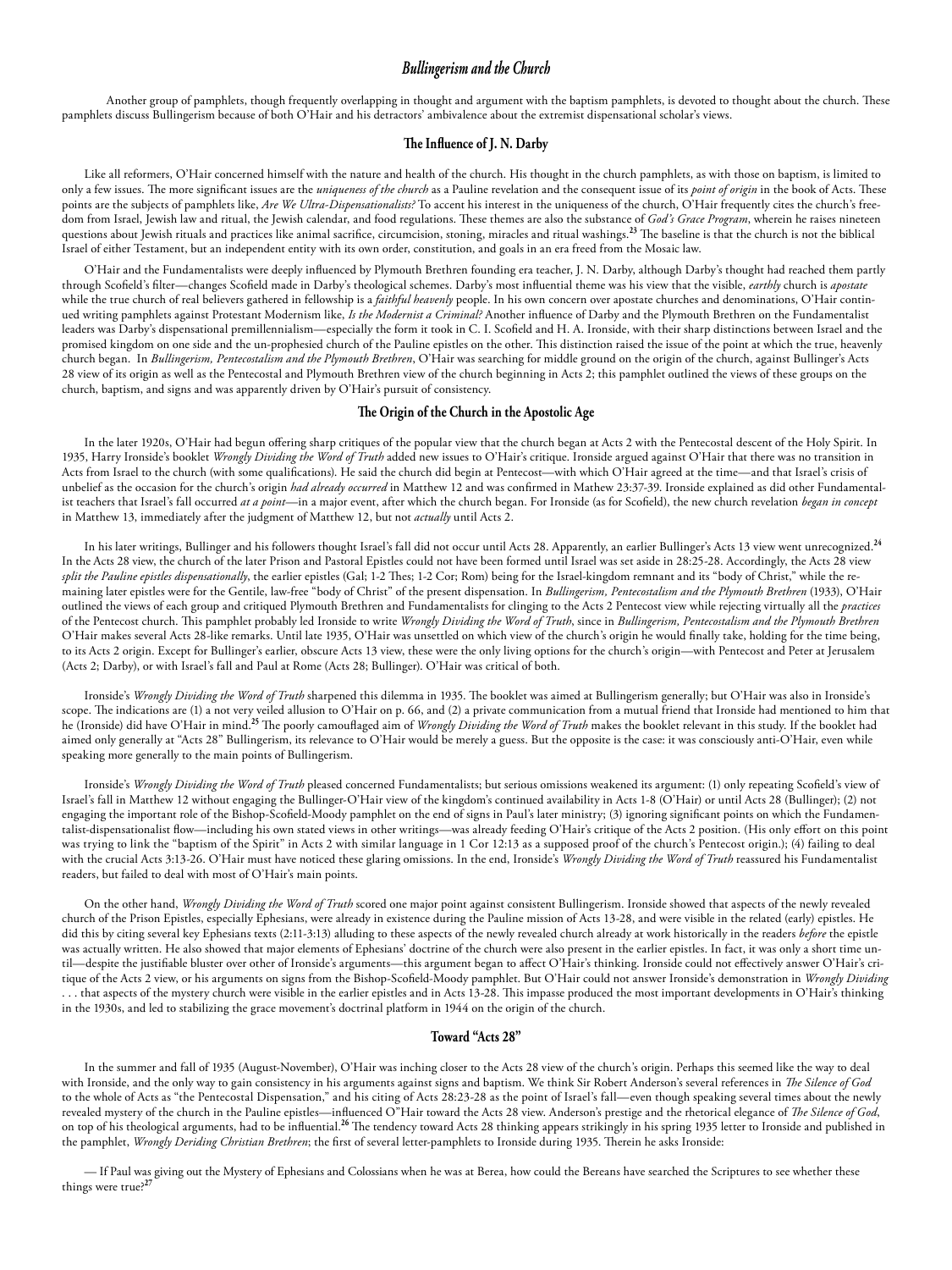#### Or again in the same pamphlet:

— You [Ironside] must also believe that the Nation Israel is to be the One Flock and Christ the Shepherd. So there is a "Body" Flock and a "Kingdom" Flock, two separate bodies. Then if someone speaks of a "Body" Church and a "Kingdom" Church, why such a vigorous protest?**<sup>28</sup>**

#### And to the same effect:

— Again may we ask you the question, if Paul in his Acts ministry was proclaiming the mystery that was not in the Old Testament Scriptures (which Ironside too said he was), how was it that the Bereans searched the Scriptures to check up on him? They certainly couldn't find in the Scriptures that which was a secret in God when those Scriptures were written.**<sup>29</sup>**

These remarks to Ironside are rhetorical and must be understood in the context of stiff argument and debate in which opposing positions were developing. O'Hair was seeking to make clear the newness of the Pauline church revelation and its relation to Israel's fall, against Ironside's tendency in *Wrongly Dividing*. . . to blur many dispensational distinctions which he himself (Ironside) had already made—all this in order to deliver a decisive blow to Bullingerism and O'Hair. O'Hair's remarks above suggest that at this point he could sound as if he were making arguments for the Acts 28 origin of the church, even though he was still not fully committed to this view. He seems to have been at the Acts 28 border, pushed there, so to say, by Ironside's arguments: the more Ironside blurred dispensational distinctions, the harder O'Hair pushed to affirm them. What appear as Acts 28-like statements were the result of this double push-back of the two men against each other.

Articles in *Bible Study for Bereans*, a monthly periodical published by O'Hair, August 1935-July 1937, provide the more detailed evidence for this stage of O'Hair's thought. The first issue appeared about the same time the comments cited above appeared in *Wrongly Deriding Christian Brethren*. From August through November 1935, O'Hair and colleagues were making increasingly strong statements favoring Acts 28 theology in *Bible Study for Bereans*. The logic of these statements is clearly a follow-on of O'Hair's answers to Ironside in *Wrongly Deriding Christian Brethren* (1935). These issues of *Bible Study for Bereans* allow us to follow O'Hair's thought in a monthly sequence from August through November of 1935.

In the *Bible Study* article, "Test the Things that Differ," he said:

— After Paul declared God's judgment upon Israel, in Acts 28:25 to 28, about 63 AD, there was a new order, ushering in the sign-less age of grace.**<sup>30</sup>**

What he means by this "new order" is clearer in, "The Program of the Book of Acts, Lesson 1":

— Granted that the Bible teaches clearly that there was a new beginning of the Church of God on the Day of Pentecost with the opening of the Book of Acts, can we not state with Scriptural authority that there was a new beginning of the Church of God with the close of the Books of Acts?

#### Or in another absolute-sounding contrast:

— Until students of the Word of God are willing to advance from 33 AD to 63 AD with the desolation of Israel, they cannot see the difference between the Pentecostal Church of Acts 2 and 3 and the Body Church of Ephesians 1:19 to Ephesians 2:21.

These examples are only a few of many similar such statements in articles from August through October 1935.**<sup>31</sup>** The logic of mutually exclusive categories (Israel and church) guides much of O'Hair's thought in statements like those above.

The most moderating influence among O'Hair's associates was probably Charles Baker and perhaps with him, Harry Bultema. Writing in *Bible Study for Bereans*, Baker made carefully qualified statements more consistent with the transition period idea than with the categorical contrasts of Israel and church more characteristic of O'Hair and other colleagues at the time. For example, in September 1935, Baker wrote in "The Commission of Christ to the Eleven: 'Preach the gospel to Every Creature,'" the following more moderate description of what was happening within Acts:

It was during the course of this 'Acts' period [Baker's quotation marks] that God called another Apostle, Paul, and *began to unfold* and to *lay the foun-*

*dation* for a secret purpose about which He had never before spoken [our italics for emphasis]. This secret dispensation *was made known first* in Paul's letter to the Ephesians, after the Book of Acts was completed. . . .**<sup>32</sup>**

The same distinction as noted above between Acts and after-Acts is here; but our italicized words in the passage, especially Baker's wording, "began to unfold" and "lay the foundation for," set the new revelation in the broader flow of events before Acts 28. This way of putting it acknowledges certain obvious aspects of Ephesians' teaching about the mystery of the church (Gentile mission, Gentile converts, Jews and Gentiles together) already in operation in Acts without any reference to the new revelation language of Ephesians. This was Ironside's point in *Wrongly Dividing*. . . , Chapter 4, in appealing to Acts' and the early epistles' references to the newly revealed church. The italicized wording (our italics) was not a mistake by Baker. In fact, similar moderate language is also visible in an October 1935 article, "The Gospels, the Kingdom and the Church," where Baker states:

God has nowhere definitely stated when the Body of Christ began, but we do know that it was not before Pentecost, and that the full revelation of truth concerning the Body was when Paul reached Rome as a prisoner.**<sup>33</sup>**

Neither is this a verbal slip by Baker; nor is it a denial of the uniqueness and newness of the church revelation in Ephesians. The (our) italicized words suggest intentional moderation. He is qualifying O'Hair's more harsh logical distinctions, which he nonetheless embraces in principle while quietly suggesting a more moderate direction. That new turn begins to show in the December 1935 issue of *Bible Study for Bereans*.

#### **Emergence of the Middle View**

Beginning in December 1935 and early in 1936, O'Hair began retreating from his attraction to the Acts 28 view. By this time he had (during 1935-1936) firmly rejected the Acts 2 view and was moving toward a central Acts view of the church's origin; this included embracing what may fairly be called a new "anti-Acts 28" view. We do not know how this reversal occurred. O' Hair may have run head-on into a jarring discussion of the Lord's Supper. Perhaps some of his colleagues had fallen over the Acts 28 cliff and were moving toward other extremist thinking—universalism, soul sleep, or at-death annihilation of the soul; or, it may have been the stabilizing influence of the theologically well-educated Charles Baker who had no doubt also been reading Ironside's *Wrongly Dividing the Word of Truth*.

The first hint of a major reversal came in the December 1935 issue of *Bible Study for Bereans*. In this issue O'Hair begins a series of articles on the Lord's Supper, which continued in the January, February, and April 1936 issues. Here, O'Hair questions and begins a decisive break with the Acts 2 view (which he had held since 1920), but more stunningly and decisively with the Acts 28 view as well. In the next issue (January 1936), O'Hair introduces an article entitled, "Is the One Body of Romans the One Body of Ephesians?" with these words:

I have tried to see a new Body beginning after that important climax in Acts 28:25 to 28; but I have seen too much of spiritual disaster result from unsound exegesis and fanciful speculation of well-meaning brethren . . . eliminating some things that they imagine are exclusively associated with the New Covenant, dropping the Lord's Supper, the rapture of 1 Thessalonians 4:13 to 18, the judgment seat of 2 Corinthians 5:10 and Romans 14:10, [and] the believer's need of a high priest.<sup>3</sup>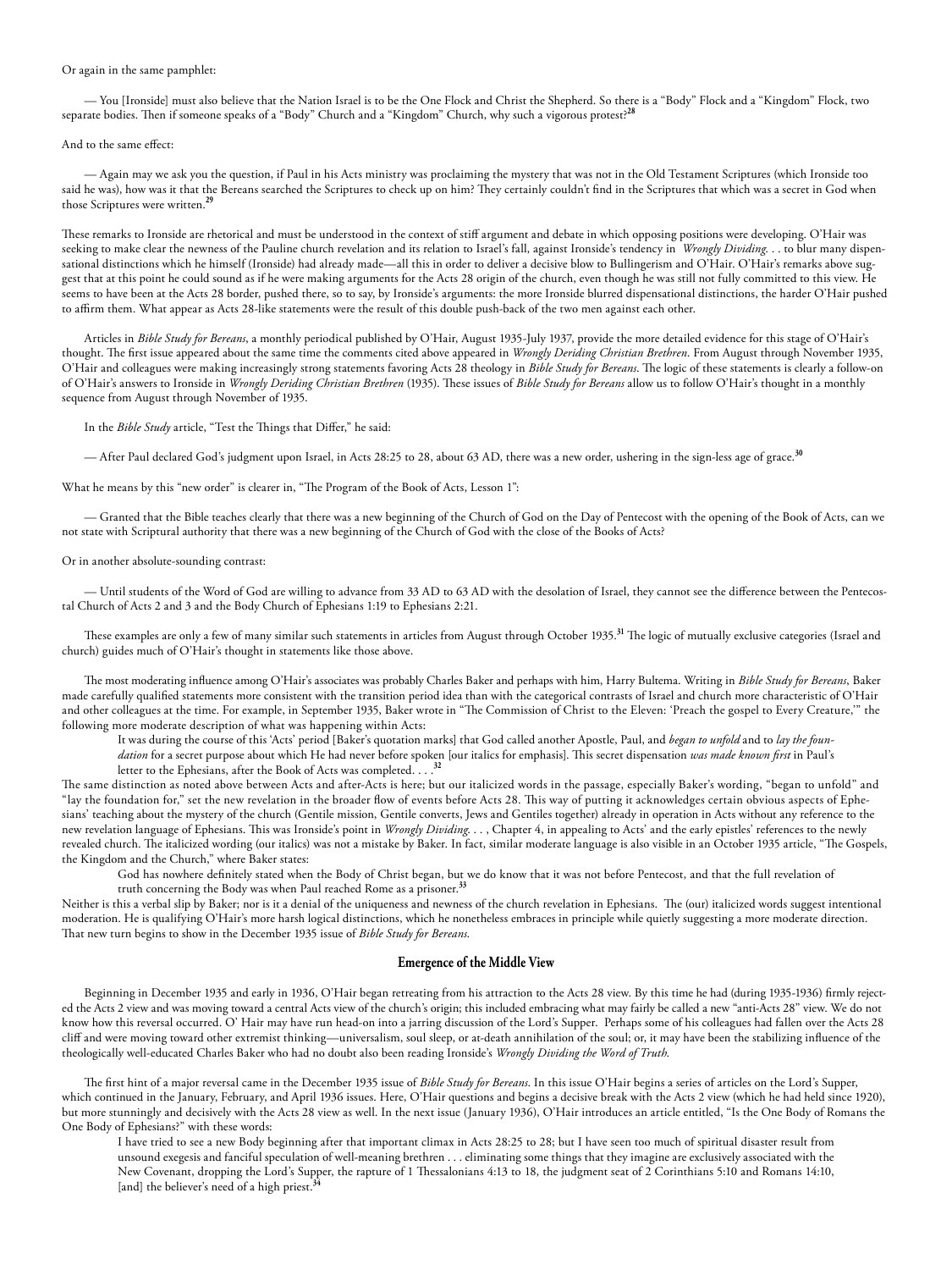Just who the "brethren" are he never says, even though he refers to them by this term repeatedly in the next several issues. The allusions suggest the "brethren" are earlier acquaintances or even fellow-ministers who have adopted Acts 28 views; but it is hard if not impossible to identify them from the sources. We may confidently say the wayward "brethren" did not include either Harry Bultema or Charles Baker. In fact, as the first year of the magazine finished out and the second year developed, it became more and more dominated by Baker and O'Hair until by May 1937, fully nine articles in thirty-three pages are Baker's, while the remaining ten are short pieces by O'Hair. Several contributors to the first volume seem to have disappeared.

In the last passage cited above, O'Hair's phrase, "tried to see," is more than rhetoric. It is rather an honest statement of his wrestling with the issue, since his thinking from 1920-on was steadily making for an alternative to the Acts 2 origin of the church, and the only available alternative was Bullinger's Acts 28 view. In "The Lord's Supper" article O'Hair works his way through an agenda of theological issues on the Lord's Supper: its character as a remembrance rather than an ordinance; its lack of connection with baptism; and its connection with the gospel,**<sup>35</sup>** with Christ's death, burial and resurrection, and with the atoning blood of the new covenant and the reconciliation of the world.**<sup>36</sup>** He also notes "till he come" (1 Cor 11:26) in the Lord's Supper passage, and the identity of this Lord's Supper phrase with the "day of our Lord Jesus Christ" (1 Cor 1:7-8) and the "day of Jesus Christ" (Phil 3:19-20)—all expressions of the Coming**<sup>37</sup>** spread through both early and later epistles. He even coordinates the Lord's Supper for Gentile Christians with the Abrahamic covenant.**<sup>38</sup>** This chord-like tie of a many-note harmony is a new sound compared to the harsher Acts 28-tending comments of the previous several issues of the magazine.

The logic of this agenda of Pauline topics is simply that if one says "no" to the Lord's Supper because of its Jewish origins, he is also saying "no" at the same time to the gospel and a Gentile world mission since these provisions have roots in the Old Testament, in the prophets, or in Jesus' ministry. The tragedy of this logic, embraced by "Acts 28" thinking is that nothing is left, especially no gospel for anyone because the gospel is Jewish in origin and character. This implication of "Acts 28" thinking is discussed throughout the extended article. The Lord's Supper was thus itself the corner where O'Hair made a U-turn some time in late November or early December of 1935.

In the January 1936 issue of *Bible Study for Bereans*, O'Hair argues inductively that the mystery is in fact found in Paul's Acts-period epistles—a striking agreement with certain of Ironside's arguments in Chapter 4 of *Wrongly Dividing the Word of Truth*. A tiny, obscure pamphlet entitled *Light from Philippians on the Theory of Two Bodies* (1936)**<sup>39</sup>**—a pamphlet version of a *Bible Study for Bereans* article of June 1936—also argues inductively rather than deductively. In it he gathers and correlates texts of similar content rather than depending so heavily on the logic of contrasting categories like Israel and church.**<sup>40</sup>** The pamphlet discusses the absurdity of the Acts 28 thinking about two simultaneous bodies of Christ at Philippi, one the (Jewish-kingdom) Acts body, the other the (Gentile-church) post-Acts body, since Paul refers in Philippians to their earlier conversion. O'Hair examines Paul's language about himself and God's work in them "from the first day until now" (Phil 1:5-6), and the thought that this work will continue in them "until the day of Jesus Christ" (1:10). He observes:

The work begun in 52 AD was continuing in the same believers in 64 AD and will continue until the Day of Jesus Christ . . . the believers at Philippi obeyed both during Paul's presence with them and during his absence from them. These are the same "beloved" who had fellowshipped with Paul from the first Day right down to the Day he wrote this 'Mystery' Church Epistle.**<sup>41</sup>**

In other words, there is only one *continuous* work of God in one continuous church at Philippi beginning with Paul (Acts 16), which there *should not be* if the "Acts 28" theory is correct—that is, two bodies of Christ representing Acts and post-Acts believers. There is no separate "kingdom church" at Philippi, nor a church divided between "kingdom saints" and "body saints." There is but one single unified church recognized by Paul as existing since its beginning with him, and projected by the same continuous work of God to exist until the Day of Christ. This kind of inductive thinking sounds more like Baker and Ironside's thinking than like O'Hair's normally deductive thinking—his logic-of-contrasting-terms found in most of his pamphlets. If we try to account for the sudden shift in O'Hair's thought in December-January of 1935-1936, we shall probably be not far from the mark by attributing it to a combination of alarm over some followers drifting into Acts 28 and worse ideas, Baker's theologically well-educated influence probably stemming from live or phone conversations, and the significant fourth chapter of Ironside's *Wrongly Dividing*. . . .

In the same issue of *Bible Study for Bereans* (June 1936), Baker, contributing to the reaction, argued there was no "gospel of the kingdom" proclaimed in the early epistles like Galatians, Thessalonians, Corinthians, or Romans as required by "Acts 28" theory. O'Hair too, states in the 1937 pamphlet, *God's Reign of Grace for the Human Race*, in one of his early principled statements of the mid-Acts view of the church:

. . . Israel was set aside some time between the time these two messages [Acts 5:30-31 and Ephesians] were given. The casting away of Israel brought the reconciling of the Gentiles (Rom 11:15).**<sup>42</sup>**

Hence, as 1936 and 1937 unfolded, both O'Hair and Baker were stabilizing the gains of O'Hair's critique of the "Acts 2" view, and O'Hair was openly breaking with his attraction to the "Acts 28" view. In the 1940s, after the Worldwide Grace Testimony mission was formed, O'Hair wrote in *Pentecostalism, Bullingerism and The World Wide Grace Testimony*:

The World Wide Grace Testimony teaches that the dispensation of the grace of God did not begin with Peter and Pentecost, but with the Apostle Paul after Israel had rejected Christ in resurrection . . . the [World Wide Grace Testimony mission teaches] that this was before Paul wrote the Epistle to the Romans, therefore before the close of the Acts period.**<sup>43</sup>**

In 1945, this statement was further modified to say the church "began before Paul wrote his first epistle."**<sup>44</sup>** This became the grace movement's view of the origin of the church; it remains so today.

## *Further Expansion and Integration of Dispensational Ideas*

Amid the controversies of the 1930s, O'Hair slowly expanded the details of his dispensational theology—a trend that continued and grew in the 1940s. The expansions, clarifications and integrations of this period were toned or suggested by the dialogue with Gray and Ironside. It may not be too much to think of these enlargements as climbing to new high ground to which O'Hair was carried by the controversies. O'Hair sometimes used Bullingerism to exemplify how dispensational theology should not think and work, and how it must think and work. Some later 1930s pamphlets continued the paper war against Bullingerism and with Ironside, Pettingill, Barnhouse and others who once spoke of the mystery of the church as a Pauline revelation, but then seemed to retreat. The pamphlet themes noted below come from a group of pamphlets in which O'Hair moved from the controversies of the mid-1930s toward increasing enrichment of his dispensational theology with few mentions of his attackers. The more interesting pamphlets and article are *God's Reign of Grace for the Human Race*; *The Beginning and the End*; *The Little Word 'Now'*; *Progressive Revelation*; "The Out-Calling of the Gentiles"; *The Kingdom of Heaven and the Body of Christ*; and *The Kingdom of God*.

#### **The Reign of Grace**

A pamphlet with expansions and integration is *God's Reign of Grace for the Human Race*. The pamphlet is a study of grace and what is involved in a "reign of grace." O'Hair thought certain crucial events had to happen before the random references to "grace" in the Old Testament could become a "reign of grace" in the current dispensation.<sup>45</sup> For one thing, certain powers had to be removed or replaced such as law and the "first man" (Adam). For another, Israel had to be "set aside" before a reign of grace could be inaugurated, not as a counterpoint to salvation by works under law, but because Paul links grace-to-the-Gentiles with Israel's fall from divine favor (Rm 11). The "reign of grace" is the era of God's kindness to the undeserving Gentile world. O'Hair identifies its point of origin as identical to that of the church: "To begin the dispensation of the grace of God of Ephesians 3:13 before Acts 13:46**46** is to greatly err and not know the Scriptures." His thinking in the 1930s led him to this text and its context as the point of the church's origin, and led to a new view of Peter's mission to the Gentile Cornelius (Acts 10).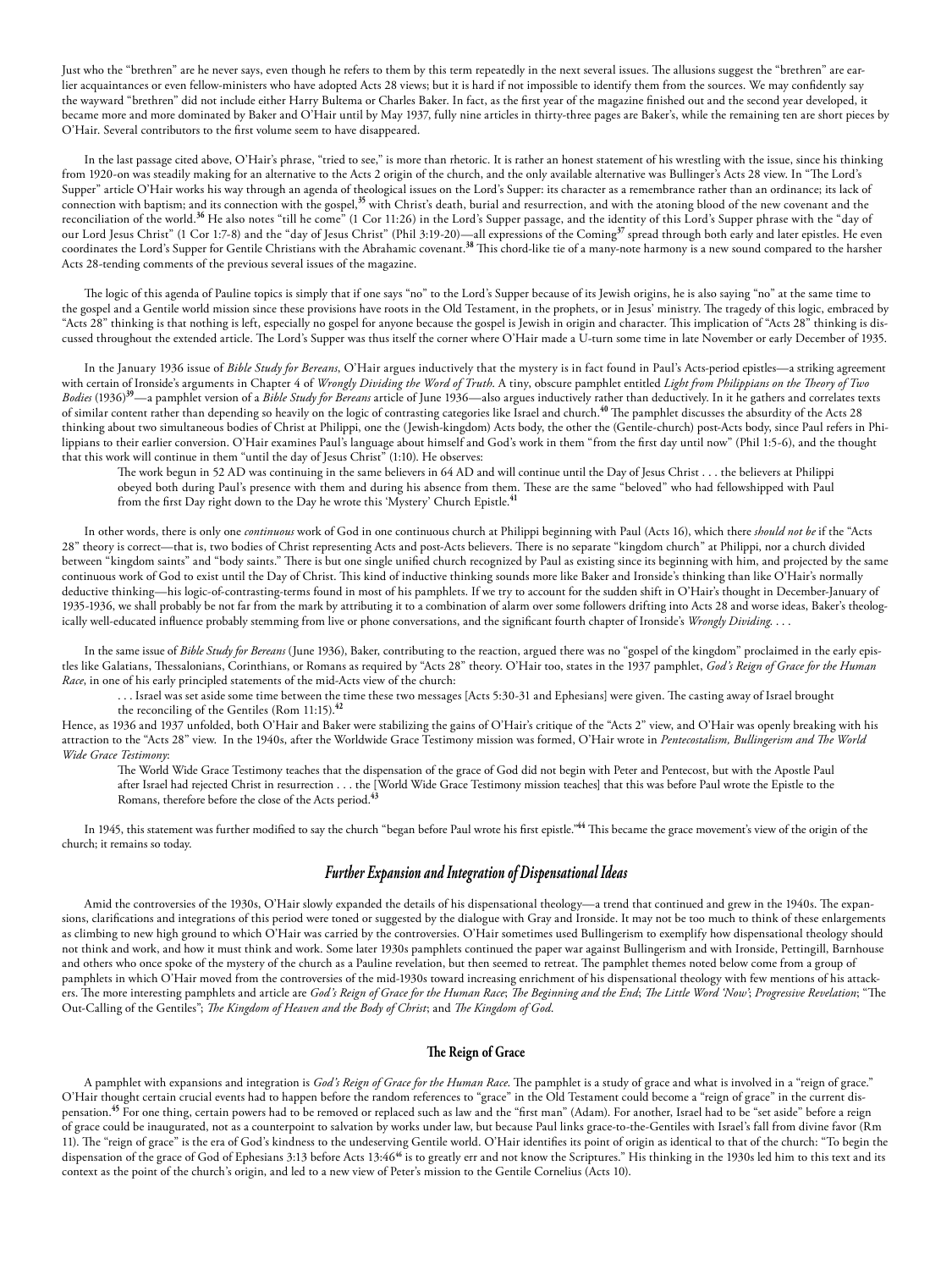O'Hair saw grace in parts of Scripture which his theology could have logically obscured. He took note of grace in the Old Testament—the word itself and many texts of God's compassion, mercy and kindness. Against "ultra-dispensational" Bullingerism, he stressed the reign of grace in all Paul's epistles, not just the Prison and Pastoral Epistles. In John's Gospel, the power of grace is visible in scenes featuring the limits and replacement of Israel's institutions, festivals and rituals, with Christ. He noted the linkage with Israel's fall in repeated scenes of Jews turning away from Christ to keep to their law—a parallel to Paul on law and grace: ". . . the law was given through Moses, but grace and truth came through Jesus Christ (Jn 1:17)." In John, while the Jews as a whole reject, a few turn to Jesus. In its most pronounced form, the reign of grace is tied to the unmerited salvation of "the others," just as in Paul the church is formed by a few *believing* Jews and many Gentiles while unbelieving Israel turns away. O'Hair discussed these and other Pauline-like connections of the Gospel of John again in *A Comparative Study of the Four Gospels* (later 1930s), and in more detail in *The Gospel of John* (1954). This view of the Gospel of John steps over the logical limits of some dispensational theology, including his own.

## **Biblical Terms for Time**

Two pamphlets from this period discuss examples of biblical language and ideas for time and periods—an obvious interest of dispensational theology—but not in detail or coverage even remotely close to a study like non-dispensationalist Oscar Cullmann's *Christ and Time*. Still, these pamphlets are aware of the terms. The pamphlets are *The Beginning and the End* and *The Little Word 'Now'*. In *The Beginning and The End* O'Hair identifies some samples of biblical period or era divisions. For example, ". . . from Adam to Moses (Rm 5:14)" is identified by Paul as a period when there was no Mosaic law in operation, but in which nonetheless sin reigned. Another case in point is the beginning and end of circumcision—a period spanning Genesis 17 to the beginning of the Gentile mission (Acts 13). Circumcision ended when Paul released his Gentile converts from the rite along with all other ritual elements of the Mosaic law. Needless to say, many more terms and concepts for time are found in Scripture, especially the New Testament. Those O'Hair discusses are only selected examples.

*The Little Word 'Now'* examines Pauline texts using this term in its temporal sense, identifiable mostly by the use of Greek *nun* or its emphatic form *nuni* meaning "now." This adverb of time occurs in Pauline mystery texts as "but *now*," in texts on Israel's new situation, in phrases like "the Gentiles have *now*" obtained mercy (Rm 11:31)," and in texts where the term is unexpressed but which refer to a singled-out span like "the times of the Gentiles (Lk 21:24)." At least one reconciliation passage uses "now" for the beginning of "the reconciliation (Rm 5:10)," while another uses "*now*" for the new revelation of God's righteousness (Rm 3:21). Such language devices identify advances or changes in God's plan in history and thus are of interest to dispensational theology. There are many more such passages. O'Hair made a small beginning in discussing a few of these terms. Biblical terms for time, time spans, and time frameworks deserve further study and integration into dispensational theology.

#### **Progressive Revelation**

*How to Study the Bible Dispensationally: Progressive Revelation* (c 1930) was among O'Hair's earliest pamphlets on the subject. The study is mostly general at the beginning:

Christ had confirmed many of the statements made by the prophets. He had also stated many new truths, and after His death there were many additional truths to be revealed. . . Can you study the Sabbath, or sacrifices, or the priesthood, or circumcision, or sign healing of the body, or tongues, without the recognition of different dispensations in the Bible?**<sup>47</sup>**

Examples include the Mosaic law added after the pre-law era (Gn 1:1-Ex 18), the Mosaic law abolished by Christ who fulfills it, and animal sacrifice ended by Christ's sacrifice. Progression also appears from Jesus to Paul, within Paul's mission itself, as well as from Paul to the Apocalypse. The pamphlet is at or close to the start of a trend in which O'Hair, though concentrating on distinctions, affirms basic cross-dispensational continuities: salvation is always by grace, and believers of all dispensations are responsible for good works. Scofield's first three dispensations do not figure despite the subtitle, "Dispensational Changes."

In a later pamphlet (c 1936-1938), *Progressive Revelation and the Dispensations of the Bible*, examples are mostly from the New Testament. Progressive revelation is visible in Paul's thoughts on prophecy and mystery: in its newness, the mystery reveals more than Old Testament prophecy. While stressing the mystery of the church as unknown to the prophets, O'Hair recognized what he called Paul's "confirmation ministry." By this he meant the gospel promised in the prophets (Is 52:7-53:12), is fulfilled in Christ, and proclaimed for salvation by both Paul and the Twelve. He based the apostles' common preaching from prophecy on 1 Corinthians 15:1-11. This theme appeared in the article-pamphlet, *Progressive Revelation* (1936); in related articles in *Bible Study for Bereans*;<sup>48</sup> and in at least two articles in "Unsearchable Riches of Christ"<sup>49</sup> (1941). The theme is another example of continuity across the dispensations of law and grace.

Beside Paul's "confirmation ministry"—still following *Progressive Revelation*—is what O'Hair calls "Paul's revelation ministry"—the body church of the newly revealed mystery (Eph 2:11-3:13; Col 1:24-27). Among the "mystery" passages cited is 1 Corinthians 2:6-8, where Paul speaks of the mystery revelation *before* it appears in Ephesians 3:1-13, but without mentioning the church or body of Christ, similarly omitted in Romans 16:25-27. The 1 Corinthians text is seldom cited as parallel to other Pauline the mystery passages. This way of understanding the passage is based on its nearly identical wording to the revelation language of the Ephesians and Colossians parallels, which—unlike 1 Corinthians 2:6-16 and Romans 16:25-27—*does define the mystery as the body-church*.

Another case of integration in *Progressive Revelation*... is Peter's preaching to the Gentile Cornelius (Acts 10) and James' later comment on it (Acts 15). He argues that the prophecies and the gospels included Gentile subjection to Israel, as in Jesus' words to the Phoenician woman about Gentiles being "dogs" while the Jews are "children" to be fed first (Mk 7:27-28). When James (Acts 15:13-18) refers to Peter's Cornelius mission (Acts 10), he appeals to this prophetic order in Amos 9:11-12: first the Davidic tabernacle is restored (Christ); then the believing Israel "remnant" enters; and finally in consequence the Gentiles are included—a sequence also visible or implied in Acts 3:17-26. This order of events is not how Paul describes the way of Gentile salvation and freedom from the law in his mission. Amos' prophecy is about Israel's latter days, not about the founding of the church. For O'Hair, Acts saw the Cornelius event as a miniature symbol of how Gentile salvation through Israel first would work. O'Hair repeats this explanation of Peter and James on Cornelius in "The Out-Calling of the Gentiles."**<sup>50</sup>**

O'Hair also felt compelled to explain how Jews, and one Gentile (Cornelius and his people) converted under the "gospel of the kingdom," could possibly become the Jews of the Pauline Jew-Gentile church once it began in Acts 13. He could not accept two separate churches in Acts (as did Bullinger)—a Jewish kingdom church existing before, separate from, and alongside a Jew-Gentile body church. He sees that the Philippians letter thinks of only one church at Philippi from its beginning. The answer—perhaps his earliest use of such terms—is by a "transfer from one church to another,"**<sup>51</sup>** although he does not explain how such a *transfer* worked. He takes this possibility in turn from Plymouth Brethren writers who thought Jewish believers were transferred into the body church at Pentecost (where they believed it began). This "transfer" idea became a discussion in the grace movement: Were the Twelve and other Jewish believers before Paul "transferred" into the body of Christ when it began with Paul? Or did two separate churches, one Jewish, the other Gentile, continue until the former simply died out or continued in some other form?

## **The Pamphlet,** *The Kingdom of Heaven and the Body of Christ*

Another case of progress in revelation is discussed in *The Kingdom of Heaven and the Body of Christ*. Matthew's record is about Jesus' mission to Israel and what Matthew calls "the gospel of the kingdom." The kingdom of heaven is not Paul's body of Christ, and Jesus did not address the church since it had not yet come into existence. Jesus' mission and teaching were under the law (Gal 4:4) and included special cases of healing and resuscitation. Again, in Matthew, Jesus orders the disciples not to go in the way of the Gentiles. Later in a vision, he orders Paul to do the opposite. In Jesus' mission to Israel there was no permanent presence of the Holy Spirit as yet, while in Paul's, the church's evangelism among the Gentiles is carried out with the permanent presence and power of the Spirit.

But yet again, and despite the sharp contrasts, O'Hair says good works are expected of believers in every dispensation. In the Sermon on the Mount—although under the law and an expression of the law—the values of the Beatitudes closely resemble the fruit of the Spirit (Gal 5), and Paul speaks of "... the righteousness of the law" as "fulfilled in us who walk not after the flesh, but after the Spirit."<sup>52</sup> For Paul the Christian person is "created in Christ Jesus for good works" (Eph 2:10). And at the beginning of the pamphlet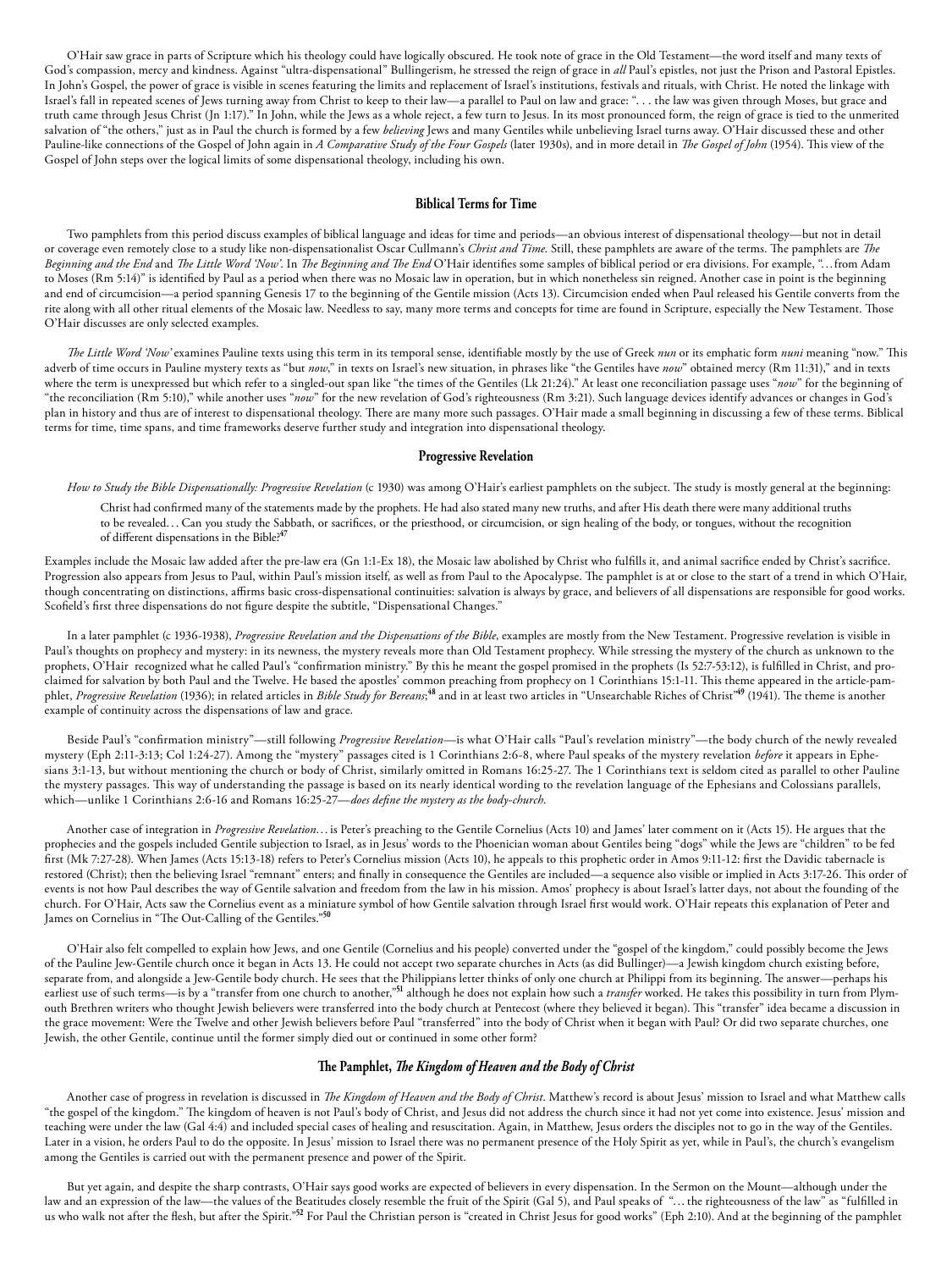O'Hair says it is "reckless and unwise" for dispensationalists to ignore Matthew and the Sermon on the Mount.**<sup>53</sup>** This leads us to O'Hair's discussion of the kingdom of God brief, but highly significant.

#### **The Kingdom of God**

Understanding the New Testament sense of the kingdom of God is important to dispensational theology's interests. In "What Is the Kingdom of God," a brief piece from the later 1930s appended to *The Salvation—The Baptism The Dedication of Little Children*, O'Hair appears to have started over with a fresh study of the biblical texts rather than merely repeat Scofield's summaries of both the kingdom of heaven and the kingdom of God. He sees in the texts these basics: (1) "kingdom of God" has "different aspects," and "no one definition is adequate ...",<sup>54</sup> (2) at times "kingdom of God" and "kingdom of heaven" are synonymous; (3) when not synonymous, "kingdom of God" has "phases" not defined by "kingdom of heaven"; (4) in Luke the "kingdom of God" is "at hand," is preached by the disciples, and includes healing; (5) at times "the kingdom" is the sphere of salvation (Jn 3:3ff; sometimes Paul); (6) one phase of the "kingdom of God" is not "at hand" except when Christ is on earth; (7) the kingdom was not within unsaved Israelites, but among them while Christ, the King, was in their midst (Lk 17:21); (8) the kingdom will be given to Israel in the future;<sup>55</sup> (9) one phase of "the kingdom of heaven" is "the kingdom of Christ, Israel's King, on this earth, promised by Jehovah to David";**<sup>56</sup>** (10) Jesus "offered" the kingdom to Israel both before and after his death; (11) the kingdom is not the church, and yet "God has a kingdom today." O'Hair's thought reveals a potential new synthesis, both similar to and different from Scofield.

A short but important piece (also a stand-alone pamphlet?) appended to *Much Water—Little Water—No Water*, and related to both the kingdom in the New Testament and O'Hair's interest in John's Gospel, is *The King and the Kernnel of Wheat*, based on John 12:12-31. The piece speaks to an issue raised by point (11) above about two offers of the kingdom to Israel. In the passage, Jesus first speaks of his kingship, then of himself as a corn of wheat falling into the ground (death) only to bring forth fruit (resurrection). O'Hair wants to know:

If Christ's death was inevitable, and if, according to the Jewish Scriptures, the Jews had to reject Him, so that he might become the Savior of the world, we again ask the question, 'was Christ born to take the throne of David?'**<sup>57</sup>**

He answers the question—yes, but then says, ". . . had Israel received the Heir, there would have been a mutual reception."**<sup>58</sup>** Yet the prophecies and Christ's own words speak of God's fixed plan as Christ's rejection and death for sin. O'Hair raises the question, answers it partially, but does not resolve it. What is important is that he saw the difficulty and raised the question. He could only affirm that both were true. The kingdom and the question quoted above are still discussed.

## **Conclusion**

Through the process discussed in this article [in three parts], the grace movement's thorough-going and consistent dispensational theology was developing into its permanent form. In the struggles of the 1930s, O'Hair's opponents only partially understood him and filled in what they could not deal with by making caricatures and parodies of his thought which unfairly set his thinking in its worst possible light. They seem to have seen him as a threat to the standing orders of the denominations. A fair, fulllength assessment remains to be published, although some assessments by non-sympathizers do exist, including academic theses or dissertations. The new reformation of the church envisioned by O'Hair did not come to pass. But the thought movement he began in the 1920s moved through a maturing and stabilizing process in the refining fire of attacks and misrepresentation. The pressures became context and impetus for refinements in detail in which O'Hair correlated more biblical texts with his theology.

The label "Bullingerism" was a serious and damaging half-truth (perhaps quarter-truth). O'Hair's thought did have similarities to Bullinger's. Its most acidic feature for Fundamentalist leaders was the extension of O'Hair's arguments against Pentecostalism to include *baptism*. Without this ingredient, the Bullingerism label would have had much less force. As it happened, the label stuck, mostly because he fought it so fiercely, which in turn caused it's users to recognize its effectiveness in their own cause. But it was mostly unfair and untrue; with it they succeeded in seriously damaging him by persisting in its use, since it evoked fear and reaction, especially when joined with its synonym, "ultra-" or "hyper-dispensationalist." To this day, the tactic remains effective among masses of Christians, instilling in them prejudicial fear of O'Hair's ideas and movement.

Beginning about 1940 O'Hair faced a second form of the Bullingerism controversy which now became "O'Hairism." The new form was advanced by D. O. Fuller and W. A. Haggai, and again by John R. Rice—all Fundamentalist Baptists. For a brief time, O'Hair seems to have seen the possibilities of the "Acts 28" view of the church's origin as an alternative to what he increasingly saw as the hopeless problems of an Acts 2 origin. The Ironside debate may have nudged him toward "Acts 28" thinking because this view appeared to follow logically from the categories of the debate, i.e., the church of this dispensation is not Israel and did not begin until Israel's fall. Clearly, O'Hair checked himself during December of 1935, perhaps by observing some colleagues who were pushing things too far toward Bullingerism, and almost certainly by ongoing conversations with Charles Baker. Between July 1937 and April 1938, O'Hair's mid-Acts view of the church's origin was finalized and on the way to becoming the church-origin theology of the grace movement: The church of this dispensation began with Paul's independent Gentile mission, and Israel's simultaneous fall from divine favor.

The controversies also produced more determination by O'Hair to expand the details of his dispensational theology by clarifying and integrating more biblical terms, images and concepts into his type of dispensational thought. The pamphlets and booklets of this process increasingly muted his earlier tendency (in 1935 especially) to take Acts 28-like views of many biblical details in order to maintain consistency in the struggle with fellow-Fundamentalists, especially Harry Ironside. The pamphlets of the later 1930s forcefully move away from Acts 28 teaching and toward his newly formed middle-Acts view of the origin of the church. In the 1940s, the deepening and integration of his dispensational theology became the highest priority as a subject classification of the 1940s pamphlets will show.

#### \*\*\*\*\*\*\*\*\*\*\*\*\*\*\*\*\*\*\*\*\*\*\*\*\*\*\*\*\*\*\*\*\*\*\*\*\*\*\*\*\*\*

# **Endnotes**

**1** O'Hair, Judge David Otis Fuller Concerning "O'Hairism" (Chicago: 1942), 10; from a letter (not his first to Fuller on this subject).

**2** See also the same formulation in, O'Hair, The Accuser of the Brethren and the Brethren (1945), 30.

**3** O'Hair, The Accuser of the Brethren and the Brethren (Chicago: 1945), 27.

 $^4$  O'Hair, Wrongly Deriding Christian Brethren: A Reply to Dr. H. A. Ironside's Wrongly Dividing the Word of Truth (nd), 1; the pamphlet also includes, When Is a Fine Piece of Exegesis a Vagary?

**5** O'Hair, The Accuser of the Brethren and the Brethren (Chicago, 1945), 7.

<sup>7</sup> On the larger West Michigan context from a Reformed perspective, see T. Boslooper, Grace and Glory Days, (Charlevoix, MI: Woodswalker Books, 1990). Grace and Glory Days was also the name of a periodical published by a group of West Michigan Reformed millenarians during the 1920s and 1930s.

**8** J. Gray, ltr. to O'Hair (Feb 20, 1933). Reproduced by O'Hair, inside back cover of Judge David Otis Fuller Concerning "O'Hairism", 25.

<sup>9</sup> Pamphlets with comments and citations related to this stage of the 1930s debate are A Letter to Rev. David Otis Fuller; Judge David Otis Fuller Concerning O'Hairism; and, Accuser of the Brethren and the Brethren. Material in these pamphlets makes the 1930 date for O'Hairism impossible. This date was not critically determined when it appeared on the Google Books website. We have reconstructed the placement of Haggai's pamphlet in a chronicle of the debate and determined the date is within the framework of 1938-1942, probably toward the later end of this framework. The actual history of its author's development of the pamphlet is outlined in in Appendix B of this article.

**<sup>10</sup>** O'Hair, A Letter to Mr. Albertus Pieters (Chicago: O'Hair, 1931).

<sup>11</sup> In Art Thou He that Troubleth Israel?, O'Hair wrote he had not read nor even heard of E. W. Bullinger until six years after "the blessed Holy Spirit led me into the glorious truth concerning my position and possession in Christ, completely disentangled from all of Israel's religion" (p. 2). If this refers to the 1920 Indianapolis meetings, as seems the case, he did not read anything of Bullinger until 1926 (probably later).

**<sup>6</sup>** Ibid., 11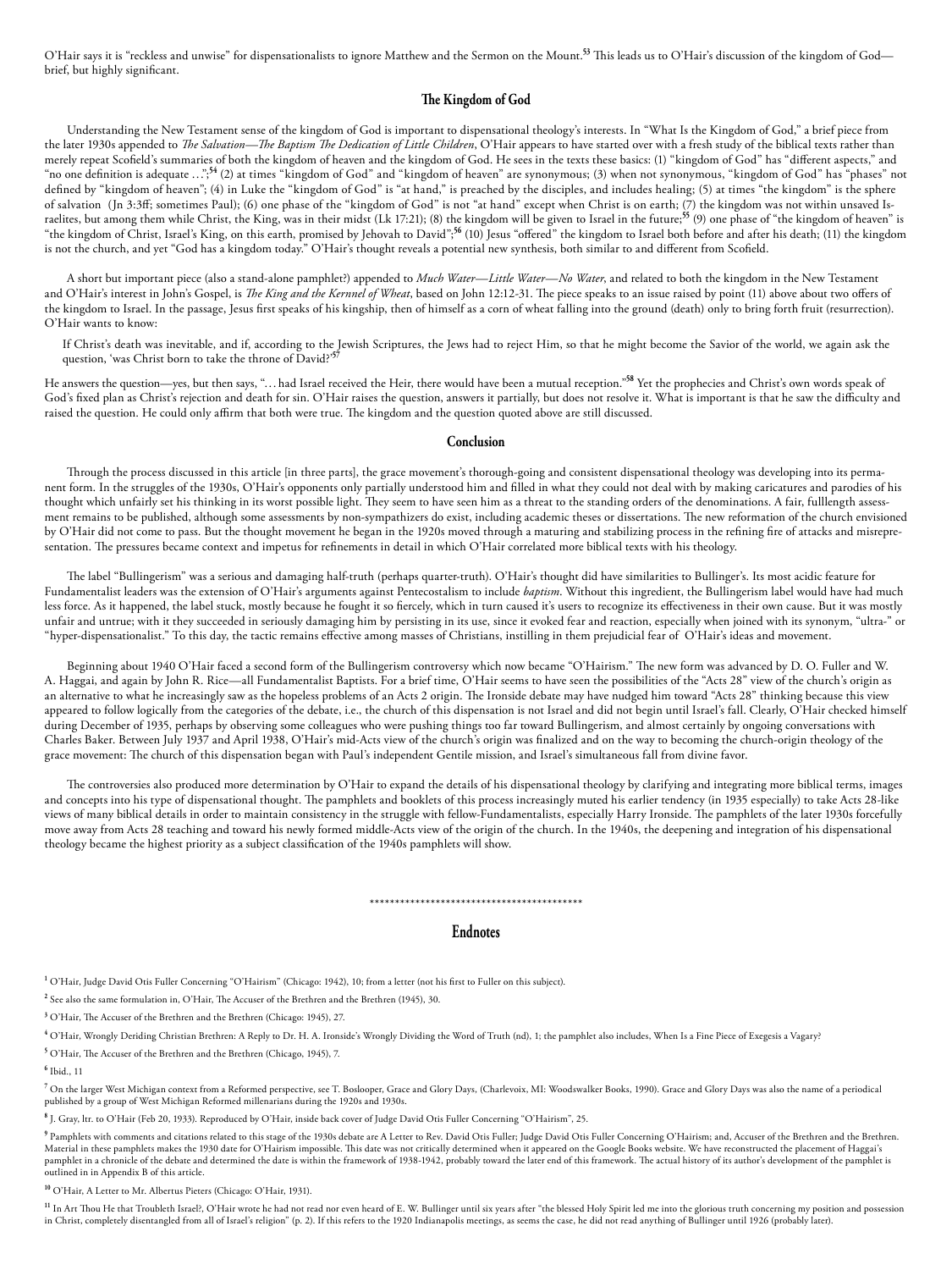O'Hair, Much Water—Little Water—No Water (Chicago: O'Hair, 1933).

Ibid., 1.

Sometimes O'Hair furnishes a list of such institutions, signs or practices as in When Does a Fine Piece of Exegesis Become a Vagary?, 43.

O'Hair, Much Water—Little Water—No Water, 8.

<sup>16</sup> O'Hair thinks in this way mainly about Jewish symbol and ritual practice; about Jesus' ethic he is, on the contrary, remarkably positive in several passages, including scattered comments on the Sermon on the Mount.

O'Hair, Much Water—Little Water—No Water, 11.

Ibid., pp. 43-47.

O'Hair, Fine Piece of Exegesis . . . Vagary?, 43.

<sup>20</sup> We believe we have successfully pieced together an argument for this date, which we originally thought might have been about 1936. This was done by extensive email correspondence over questions and issues by which we examined the details of the pamphlet and its allusions. The date of the pamphlet is important to understanding the several phases of the Ironside-O'Hair discussion.

O'Hair, *Is Baptism a Watery Grave Witness?* (Chicago: J. C. O'Hair, c 1942), pp. 3ff and 15ff; also citing Ironside, *Baptism*, pp. 24, 29 respectively.

Ironside, *The Mysteries of God* (1908; Second Edition, 1946).

<sup>23</sup> A similar list of Jewish practices, expanded to thirty items not adopted, or adopted only selectively by some churches, later appeared in "The Unsearchable Riches of Christ" (Chicago: J. C. O'Hair, 1941), Message 1, p. 13.

<sup>24</sup> Bullinger so argued in "The Mystery" (London: Erye and Spottiswoode, Fourth Edition, 1928), 40; first published as a series of articles in Bullinger's journal, *Things to Come*, 1895-1896, and later as a pamphlet. Failure to appreciate historical theology may be the reason why Bullinger's early view was missed.

O'Hair, . . .*Watery Grave Witness*, pp. 3-4.

<sup>26</sup> While this may seem to contradict our comments on *The Silence of God* near the beginning of this article, we believe it does not. The reason is that—contrary to some assessments of Anderson as the first to articulate a middle-Acts (Pauline) origin of the church—we believe Anderson explored two aspects of the changing dispensational situation in Acts, in which he sometimes spoke of the church of this dispensation beginning to form with Paul, and in other places of the "Pentecostal Dispensation" continuing with Israel and kingdom until Acts 28. This ambiguity is visible in many parts of *Silence of God*, and—we believe—was unresolved at the end of the book. This lack of resolution was due, we think, to the exploratory nature of Anderson's thought and not to any fault of his logic or exegesis. We believe *Silence of God* is like a fork in the road with one path that led ultimately to the later, Bullinger's Acts 28 view, while the other led to O'Hair's view of the origin of the church in Acts 13. Bullinger's Acts 13 view expressed in "The Mystery" (1897) may or may not have influenced O'Hair who was quite clear that he had not read Bullinger until well after 1920, perhaps even after 1923. By 1937, O'Hair wrote of Anderson's as an "extreme view regarding the founding of the Christian Church" (*Bible Study for Bereans*, Feb-Mar, 1937).

<sup>27</sup> J. C. O'Hair, Wrongly Deriding Christian Brethren: A Reply to Dr. H. A. Ironside's 'Wrongly Dividing the Word of Truth' (Chicago: J. C. O'Hair, May, 1935), 6. Pagination is that of a later reprint in which this pamphlet is published with the letter to J. Gray, *When is a Fine Piece of Exegesis a Vagary?*

Ibid., 8.

Ibid.

*Bible Study for Bereans*, August, 1935, 2.

A larger collection of these passages has been compiled by B. Ross, "Grace History Project" (Grand Rapids: Grace Life Bible Church, 2013), Lesson 96.

*Bible Study for Bereans*, September, 1935, 16.

Ibid., October, 1935, 4.

O'Hair, *Bible Study for Bereans, January*, 1936, 1.

J. C. O'Hair, "The Lord's Supper," *Bible Study for Bereans*, December, 1935, pp. 15-17.

Ibid., January, 1936, pp. 15-16.

Ibid., February, 1936, pp. 15-16.

Ibid., April, 1936, pp. 12-13.

J. C. O'Hair, "Light from Philippians. . . ," (Chicago: J. C. O'Hair, 1936).

O'Hair, "Light from Philippians on the Theory of Two Bodies," *Bible Study for Bereans*, June, 1936, pp. 8-10.

<sup>41</sup> Ibid, pp. 16-18. A similar article entitled "Dispensational 'Now" in *Bible Study for Bereans*, June, 1936, extends the historical-inductive argument by examining "now" in the Prison Epistles, showing that, though written in or after Acts 28, "now" refers to prior events he finds reflected in Ephesians and Colossians.

*God's Reign of Grace for the Human Race* (Chicago: J. C. O'Hair, 1936), pp. 19, 25.

J. C. O'Hair, *Pentecostalism, Bullingerism and the World Wide Grace Testimony* (Chicago: J. C. O'Hair, 1939), 8.

J. C. O'Hair, *The Accuser of the Brethren*, 30.

The term "reign of grace" comes from Romans 5:17; it recalls a book by Abraham Booth of the same title from the seventeenth century reprinted at Grand Rapids by Eerdmans, 1949.

 By the later 1930s, O'Hair had probably read E. W. Bullinger's earlier, moderate pamphlet, *The Mystery* (London: Eyre and Spottiswoode, c 1897), where at p. 40 O'Hair would have found the suggestion that Acts 13:46 marks the likely beginning for the church of the dispensation of grace.

J. C. O'Hair, *How to Study the Bible Dispensationally: Progressive Revelation* (Chicago: J. C. O'Hair, c 1931), 2.

*Bible Study for Bereans* (October, 1936).

 J. C. O'Hair, "Unsearchable Riches of Christ" (Chicago, IL: O'Hair, 1941), pp. 64, 99; cf the discussion and references in D. DeWitt, "Essays on Ecclesiology" (Grand Rapids: Grace Publications and Grace Bible College, 2013), pp. 57-61.

*Bible Study for Bereans* (February-March, 1937), pp. 46-62.

 *Progressive Revelation*, 49.

J. C. O'Hair, *The Kingdom of Heaven and the Body of Christ* (Chicago, IL: O'Hair, c 1937), 21.

O'Hair, Ibid., 4.

<sup>54</sup> J. C. O'Hair, "What is the Kingdom of God?" pp. 19-26 of *The Salvation—The Baptism The Dedication of Little Children*, (Chicago: O'Hair, c 1938), 19. Other quoted phrases here are from this same short "message."

O'Hair, Ibid., 21; he suggests here that the "other nation" to whom the kingdom will be given (Mt 21:43) is the believing disciples, but he is not entirely clear or explicit about this.

Ibid., 25.

 O'Hair, *Much Water—Little Water—No Water*, 32. O'Hair's view can be profitably compared to James M. Scott's essay, "Jesus' Vision for the Restoration of Israel as the Basis for a Biblical Theology of the New Testament" in *Biblical Theology: Retrospect & Prospect*, ed S. Hafemann (Downers Grove IL: InterVarsity Press, 2002), pp. 129-143. O'Hair, Ibid., 33.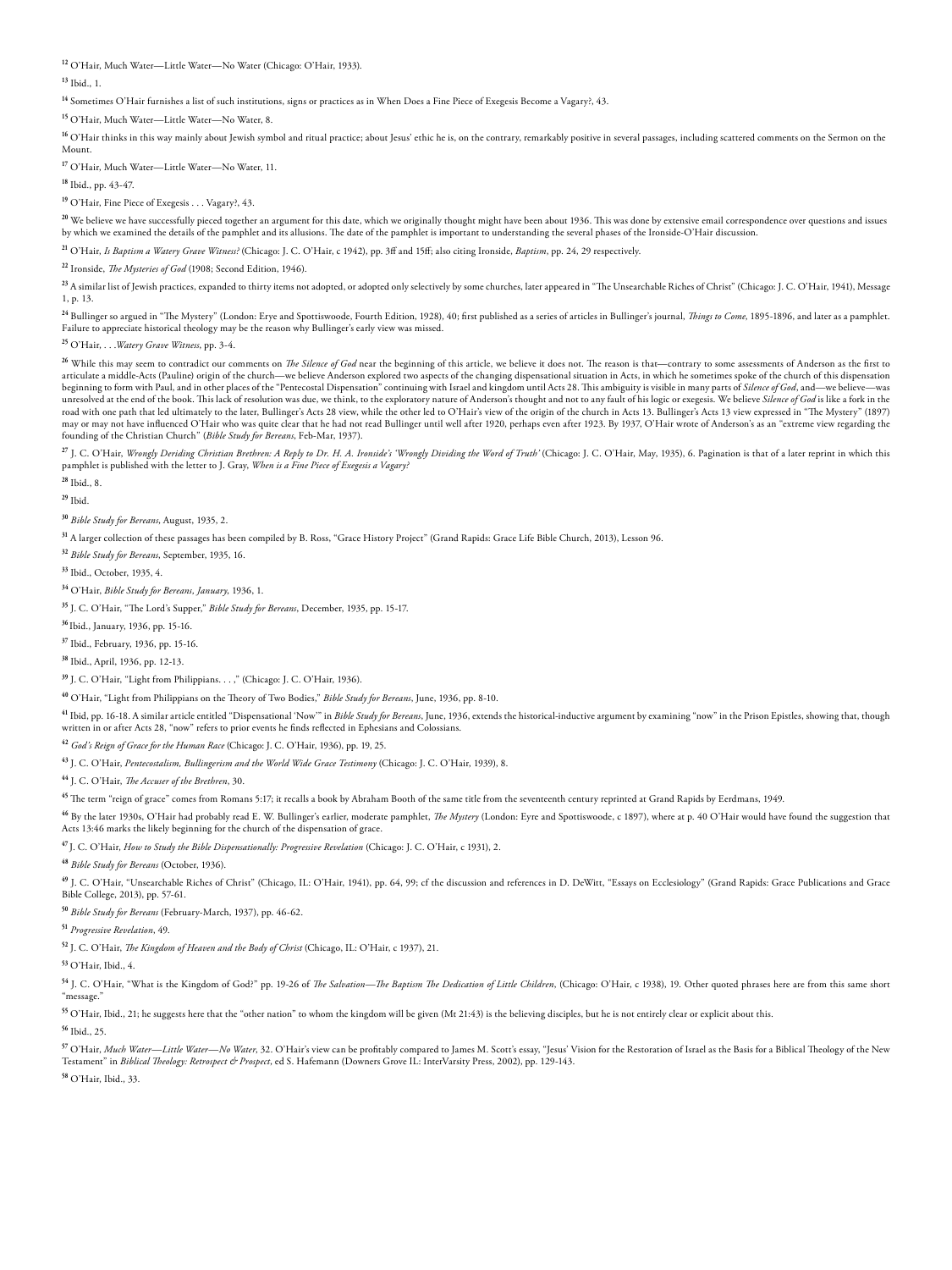# Appendix A

# Pamphlets of the 1930s

Many dates are from internal allusions to current years or events. Some are only probable and others are more or less educated guesses. We invite comments or corrections that, if provable, can be posted on the Grace Gospel Fellowship on-line version of the article and Appendix. Circa (c) means about.

*America's Religious Babylon*. c 1939. An allusion to 1939 occurs on p. 14.

*Are the Dead Conscious?* And *Are We Nearing the End?* One pamphlet refers to May 19, 1932 as the date of "yesterday's paper." Seems to allude to the depression era. *Are We Ultra-Dispensationalists?* 1930s?

*Art Thou He that Troubleth Israel*. A letter to H. Ironside dated May 15, 1935 in which O'Hair responds to two articles in the Philadelphia School of the Bible's periodical, *Serving and Waiting*. These articles were later published as *Wrongly Dividing the Word of Truth*. They cover an agenda of issues in and around O'Hair's baptism views

*Ballards I am Movement, The*. A talk given at a Los Angeles Church, July 1938.

*Before and After Acts 28*. Probably from the later 1930s.

*Beginning and the End, The*. After April, 1938, possibly after 1940. Outlines beginnings and endings of several specified biblical eras such as the times of the Gentiles and circumcision.

*Berean Bible Conference*. 1934. Announces a conference at North Shore Church.

*Bible Church—The Baptist Church—The Brethren Church, The*. Mentions the year 1935.

*Bible Messages: The Body of Christ*.

*Bible Messages for Saint and Sinner*. c 1934. Includes *Much Water—Little Water—No Water* for sale, so after 1933.

*Bible Messages for Bereans & A Simple Principle for Bible Study*. Offprint from a 1935 issue of *Bible Study for Bereans*. The date of the pamphlet version is unclear.

*Bible Study for Bereans*. Periodical O'Hair published monthly from summer, 1935 through summer, 1937. An important source of information about O'Hair's thinking and that of several contributors to the journal in its first year. Comes close to Acts 28 views, then backs away in later articles beginning in December, 1935 with an important article on the Lord's Supper.

*Bible Study: Matthew—Ephesians—and Acts, A*. 1933-1934. Mentions *Much Water—Little Water—No Water* as "newest booklets."

*Bullingerism, Pentecostalism and the Plymouth Brethren*. 1933. Comes from the time when accusations of Bullingerism were becoming an issue. Published shortly before *Much Water—Little Water—No Water* and likely the stimulus for Ironside's *Wrongly Dividing the Word of Truth*.

*Christmas Messages*. Possible reference to December, 1936 issue of *Bible Study for Bereans*.

*Comparative Study of the Four Gospels in the Light of Pauline Truth, A*. In existence before the Second Edition of *Great Blunder of the Church* (1938). Also probably refers to *Bible Study for Bereans* of May, 1937

*Devil and the Mystery, The*. 1938. Dates after April 10, 1938 since it mentions *Dispensational Razzle-Dazzle* as for sale.

*Dialogue-Discussion with a Yes-Man, A*. c 1936. Interacts with an article in *Voice* magazine of 1936 on water baptism and related issues.

*Dialogue Concerning Signs and Healing*. Offered in Second Edition of *Great Blunder of the Church* (1938).

*Disgusted with Religious Don'ts?* c 1931-1932. Dispensational explanations of signs, miracles and baptism. Offered in Second Edition of *Great Blunders of the Church* (1938).

*Dispensational Razzle-Dazzle, The*. 1938. Contains a sermon or talk dated April 10, 1938. Comments on H. Ironside's warning to Christians not to read books by certain "grace" preachers. Elsewhere Ironside says he was not thinking of O'Hair in this comment.

*Dispensational Study of Bible Characters, A*. c 1934. Offers thirty-four pamphlets for sale.

*Divine Healing, Water Baptism and the Lord's Supper*. c 1940. Before "Unsearchable Riches."

*Epistle to the Galatians, The*. Offered in Second Edition of *Great Blunder. . .* (1938), but only slightly prior since listed under "new books."

*Epistle to Mr. Albertus Pieters Concerning the How and Why of Water Baptism, An*. 1931. A letter about Pieter's attack on O'Hair's view of baptism. Pieters represents a Reformed infant baptism perspective.

*From the Head of Gold to the Son of Perdition*. Falls between 1938 and 1941.

*Fundmentalism—Factionalism—Fanaticism*. Date uncertain, probably 1930s.

*Fundamentalist Hierarchy and Kindergarten, The*. c 1934. Mentions *Much Water—Little Water—No Water* as among the "newest" pamphlets available.

*General Outline of the Bible in Ten Lessons, A*. Lessons collected from Bible Study for Bereans, September 1935-January 1936. Date of the pamphlet version is uncertain.

*Gleanings from the Book of Acts*. Offprint from *Bible Study for Bereans* articles of September, 1935-March 1936. Date of pamphlet version unclear.

*God's Reign of Grace for the Human Race*. Published between July, 1936 and April 10, 1938.

*How to Study the Bible Dispensationally: Progressive Revelation*. Probably very early 1930s since the pamphlet advertisement is in O'Hair's late 1920s-early 1930s form and *Great Blunder of the Church* (First Edition) is featured at the top center of the ad page.

*Is Sickness from God?* c 1935-1940. Mentions his daughter who was sick and nearly died twenty years earlier. The O'Hairs had six children between c 1902 and 1915. An anti- charismatic pamphlet mentioning Aimee Semple McPherson who was in her 1930s heyday.

*Is Sprinkling of Babies Scriptural?* Offered in Second Edition of *Great Blunder of the Church* (1938); possibly pre-1930 since the subject was already under discussion before 1930.

*Is the Great Commission for the Body of Christ?*

*Is the Modernist a Criminal?*

*Isms and Schisms*. c 1936-1937. Booklet from articles first appearing in *Bible Study forBereans* and as separate pamphlets. Summarzes beliefs of many visible American cults.